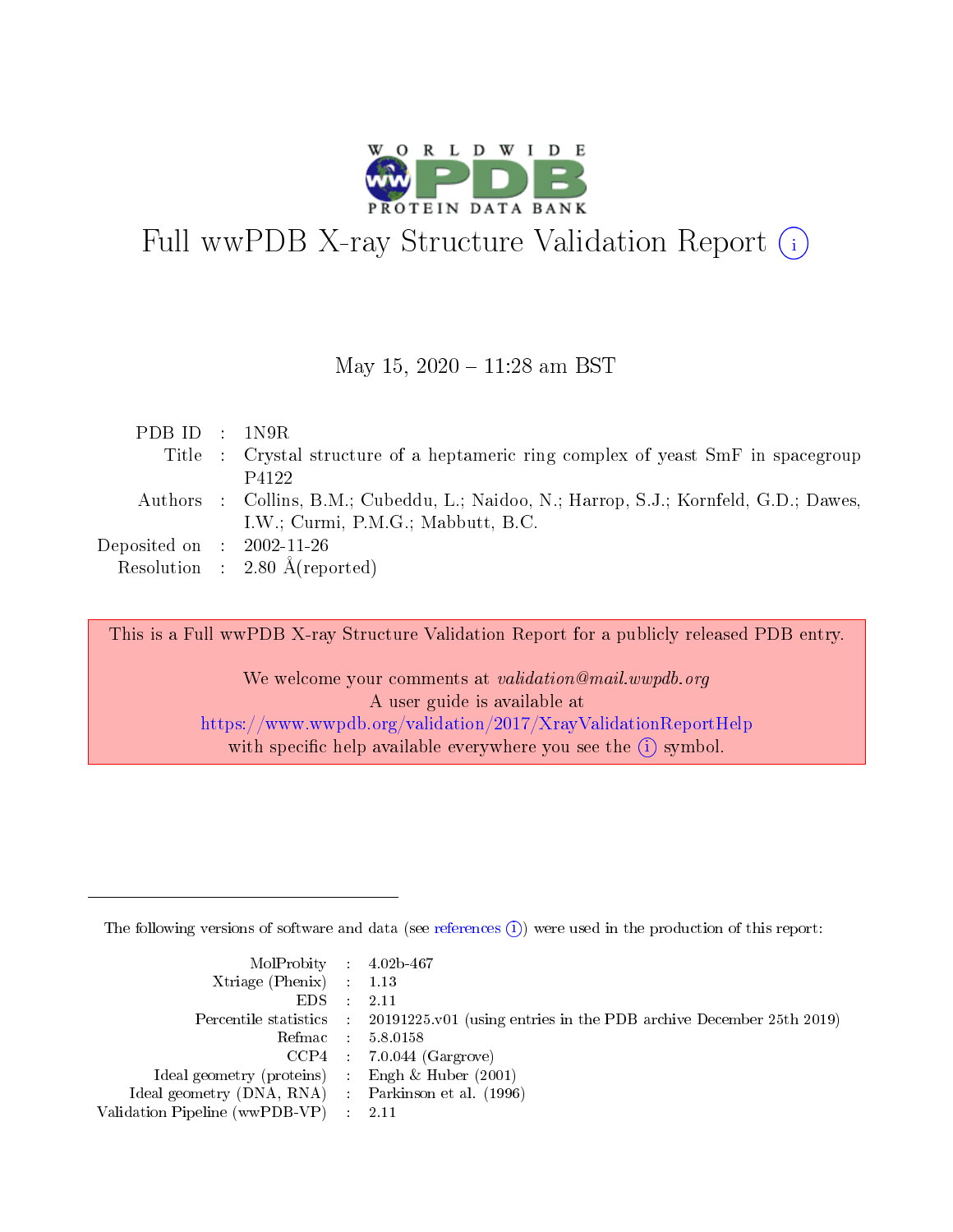## 1 [O](https://www.wwpdb.org/validation/2017/XrayValidationReportHelp#overall_quality)verall quality at a glance  $(i)$

The following experimental techniques were used to determine the structure: X-RAY DIFFRACTION

The reported resolution of this entry is 2.80 Å.

Percentile scores (ranging between 0-100) for global validation metrics of the entry are shown in the following graphic. The table shows the number of entries on which the scores are based.



| Metric                | Whole archive<br>$(\#\mathrm{Entries})$ | Similar resolution<br>$(\#\text{Entries},\, \text{resolution}\; \text{range}(\textup{\AA}))$ |
|-----------------------|-----------------------------------------|----------------------------------------------------------------------------------------------|
| $R_{free}$            | 130704                                  | $3140 (2.80 - 2.80)$                                                                         |
| Clashscore            | 141614                                  | $3569(2.80-2.80)$                                                                            |
| Ramachandran outliers | 138981                                  | 3498 (2.80-2.80)                                                                             |
| Sidechain outliers    | 138945                                  | $3500(2.80-2.80)$                                                                            |
| RSRZ outliers         | 127900                                  | $3078(2.80-2.80)$                                                                            |

The table below summarises the geometric issues observed across the polymeric chains and their fit to the electron density. The red, orange, yellow and green segments on the lower bar indicate the fraction of residues that contain outliers for  $>=3, 2, 1$  and 0 types of geometric quality criteria respectively. A grey segment represents the fraction of residues that are not modelled. The numeric value for each fraction is indicated below the corresponding segment, with a dot representing fractions <=5% The upper red bar (where present) indicates the fraction of residues that have poor fit to the electron density. The numeric value is given above the bar.

| Mol | Chain   | Length | Quality of chain |     |                      |     |  |  |
|-----|---------|--------|------------------|-----|----------------------|-----|--|--|
|     | А       | 93     | 20/6<br>42%      | 24% | $6\%$ .              | 27% |  |  |
|     | B       | 93     | 3%<br>43%        | 26% | $\ddot{\phantom{0}}$ | 26% |  |  |
|     | $\rm C$ | 93     | 4%<br>42%        | 25% | 6%                   | 27% |  |  |
|     | D       | 93     | 4%<br>44%        | 23% | 6%                   | 27% |  |  |
|     | E       | 93     | 5%<br>39%        | 29% | 5%                   | 27% |  |  |
|     | F       | 93     | 3%<br>40%        | 30% | $\bullet\quadbullet$ | 26% |  |  |

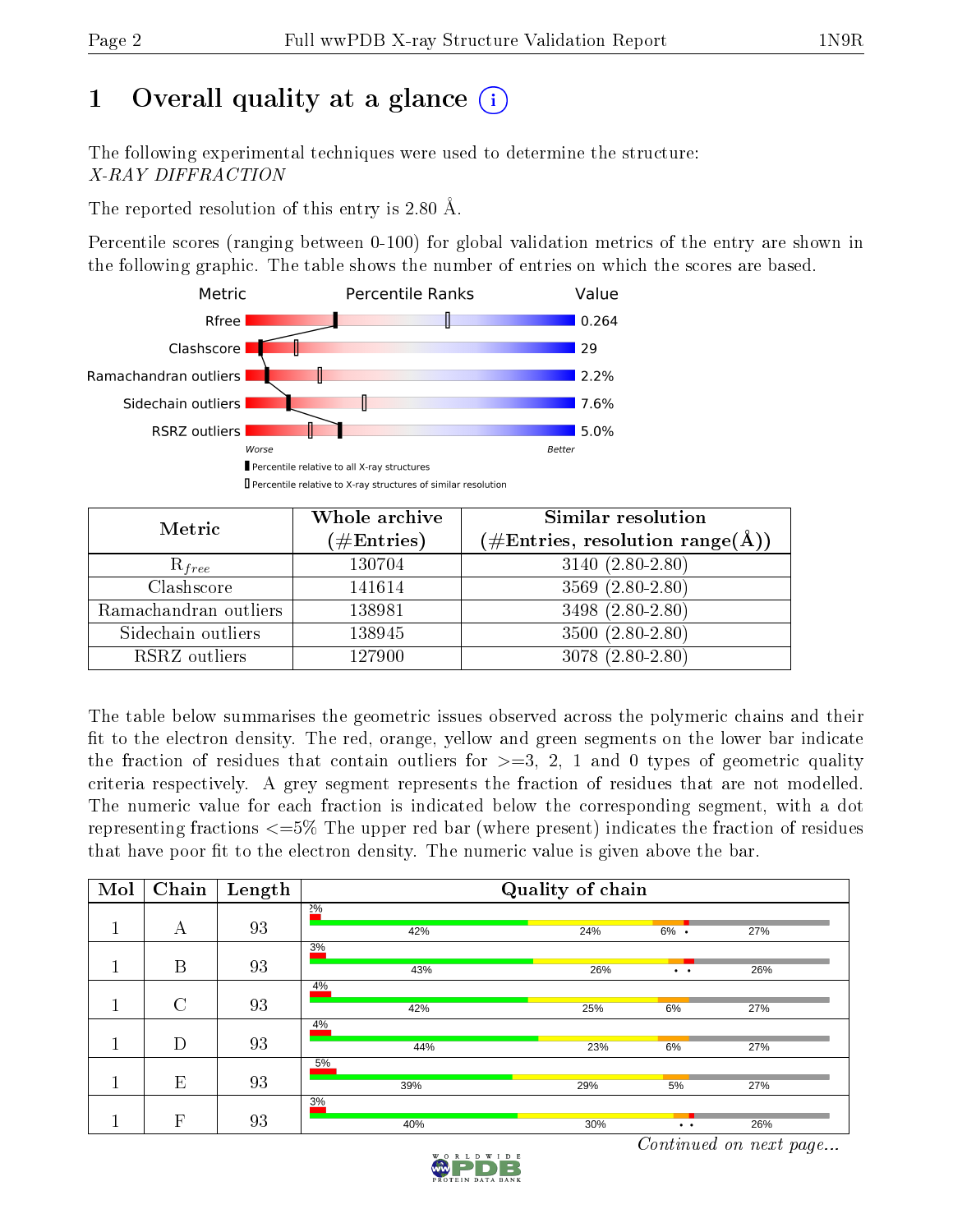| Mol | $\sim$ 1<br>hoin<br>uan | Length | Quality of chain |     |    |     |  |  |  |
|-----|-------------------------|--------|------------------|-----|----|-----|--|--|--|
|     |                         |        | 3%               |     |    |     |  |  |  |
|     |                         | 93     | 44%              | 24% | 5% | 27% |  |  |  |

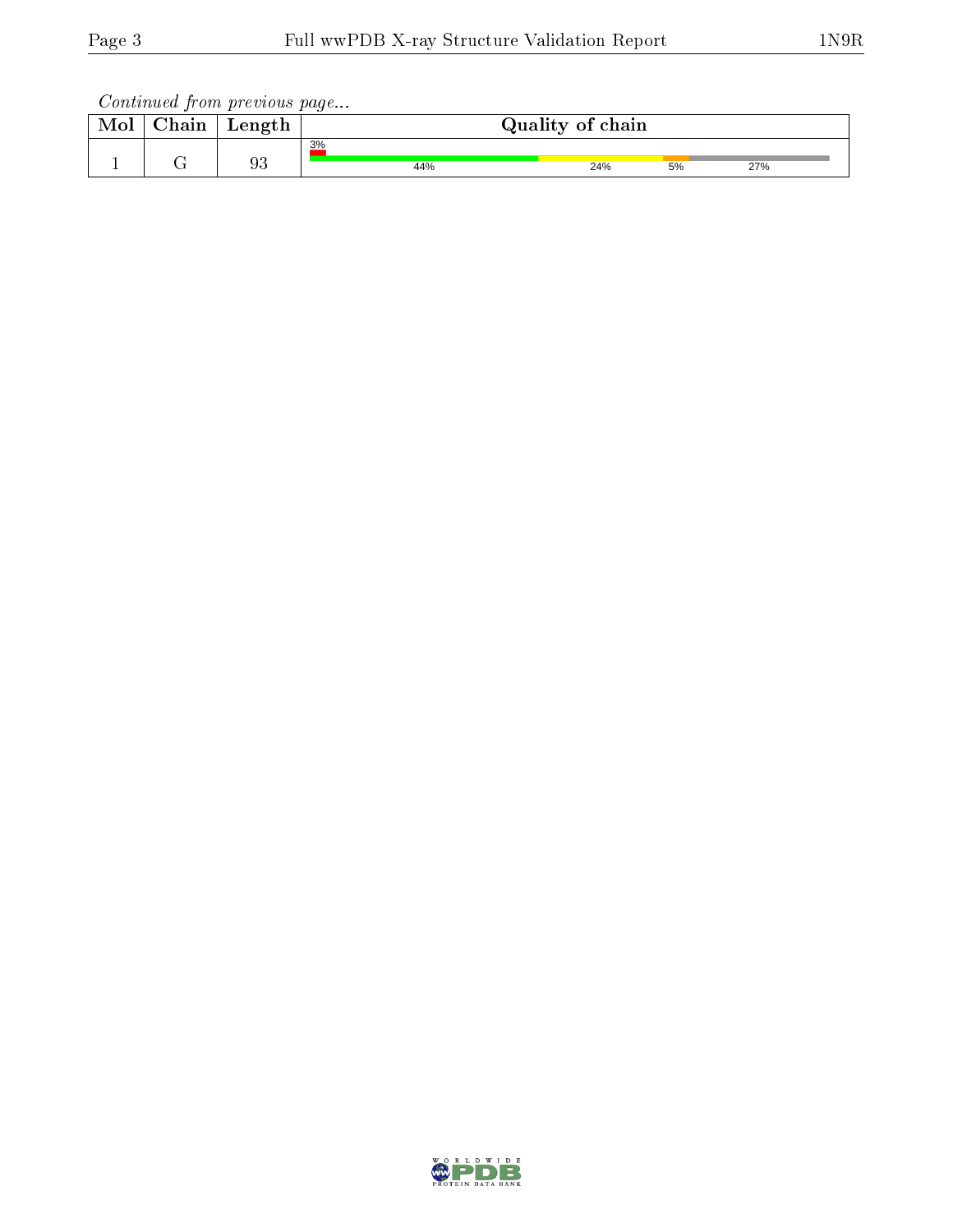## 2 Entry composition  $(i)$

There is only 1 type of molecule in this entry. The entry contains 3837 atoms, of which 0 are hydrogens and 0 are deuteriums.

In the tables below, the ZeroOcc column contains the number of atoms modelled with zero occupancy, the AltConf column contains the number of residues with at least one atom in alternate conformation and the Trace column contains the number of residues modelled with at most 2 atoms.

| Mol | Chain        | <b>Residues</b> | Atoms |               |    |                  |              | ZeroOcc        | AltConf        | <b>Trace</b>     |
|-----|--------------|-----------------|-------|---------------|----|------------------|--------------|----------------|----------------|------------------|
| 1   | А            | 68              | Total | C             | N  | $\Omega$         | S            | $\overline{0}$ | $\overline{0}$ | $\left( \right)$ |
|     |              |                 | 545   | 346           | 96 | 102              | $\mathbf{1}$ |                |                |                  |
|     | B            | 69              | Total | C             | N  | $\Omega$         | S            | $\overline{0}$ | $\overline{0}$ | $\left($         |
|     |              |                 | 556   | 355           | 97 | 103              | $\mathbf{1}$ |                |                |                  |
| 1   | $\rm C$      | 68              | Total | C             | Ν  | $\Omega$         | S            | $\overline{0}$ | $\overline{0}$ | $\left( \right)$ |
|     |              |                 | 545   | 346           | 96 | 102              | $\mathbf{1}$ |                |                |                  |
| 1   | D            | 68              | Total | C             | Ν  | $\left( \right)$ | S            | $\overline{0}$ | $\overline{0}$ | 0                |
|     |              |                 | 545   | 346           | 96 | 102              | $\mathbf{1}$ |                |                |                  |
| 1   | E            | 68              | Total | $\Gamma$      | N  | $\left( \right)$ | S            | $\overline{0}$ | $\overline{0}$ | 0                |
|     |              |                 | 545   | 346           | 96 | 102              | $\mathbf{1}$ |                |                |                  |
| 1   | $\mathbf{F}$ | 69              | Total | C             | Ν  | O                | S            | $\overline{0}$ | $\overline{0}$ | 0                |
|     |              |                 | 556   | 355           | 97 | 103              | $\mathbf{1}$ |                |                |                  |
|     |              | 68<br>G         | Total | $\mathcal{C}$ | N  | O                | S            | 0              | $\overline{0}$ |                  |
|     |              |                 | 545   | 346           | 96 | 102              | 1            |                |                | 0                |

Molecule 1 is a protein called Small nuclear ribonucleoprotein F.

There are 49 discrepancies between the modelled and reference sequences:

| Chain            | Residue  | Modelled   | Actual | Comment               | Reference         |
|------------------|----------|------------|--------|-----------------------|-------------------|
| А                | $-6$     | MET        |        | <b>EXPRESSION TAG</b> | <b>UNP P54999</b> |
| A                | $-5$     | <b>HIS</b> |        | <b>EXPRESSION TAG</b> | <b>UNP P54999</b> |
| $\boldsymbol{A}$ | $-4$     | <b>HIS</b> |        | <b>EXPRESSION TAG</b> | <b>UNP P54999</b> |
| А                | $-3$     | <b>HIS</b> |        | <b>EXPRESSION TAG</b> | <b>UNP P54999</b> |
| А                | $-2$     | <b>HIS</b> |        | <b>EXPRESSION TAG</b> | <b>UNP P54999</b> |
| А                | $-1$     | <b>HIS</b> |        | <b>EXPRESSION TAG</b> | <b>UNP P54999</b> |
| А                | $\theta$ | <b>HIS</b> |        | <b>EXPRESSION TAG</b> | <b>UNP P54999</b> |
| $\mathbf{B}$     | $-6$     | MET        |        | <b>EXPRESSION TAG</b> | <b>UNP P54999</b> |
| B                | $-5$     | <b>HIS</b> |        | <b>EXPRESSION TAG</b> | <b>UNP P54999</b> |
| B                | $-4$     | <b>HIS</b> |        | <b>EXPRESSION TAG</b> | <b>UNP P54999</b> |
| B                | $-3$     | <b>HIS</b> |        | <b>EXPRESSION TAG</b> | <b>UNP P54999</b> |
| B                | $-2$     | <b>HIS</b> |        | <b>EXPRESSION TAG</b> | <b>UNP P54999</b> |
| $\mathbf{B}$     | $-1$     | <b>HIS</b> |        | <b>EXPRESSION TAG</b> | <b>UNP P54999</b> |
| B                | $\Omega$ | <b>HIS</b> |        | <b>EXPRESSION TAG</b> | <b>UNP P54999</b> |
| $\rm C$          | $-6$     | MET        |        | <b>EXPRESSION TAG</b> | <b>UNP P54999</b> |

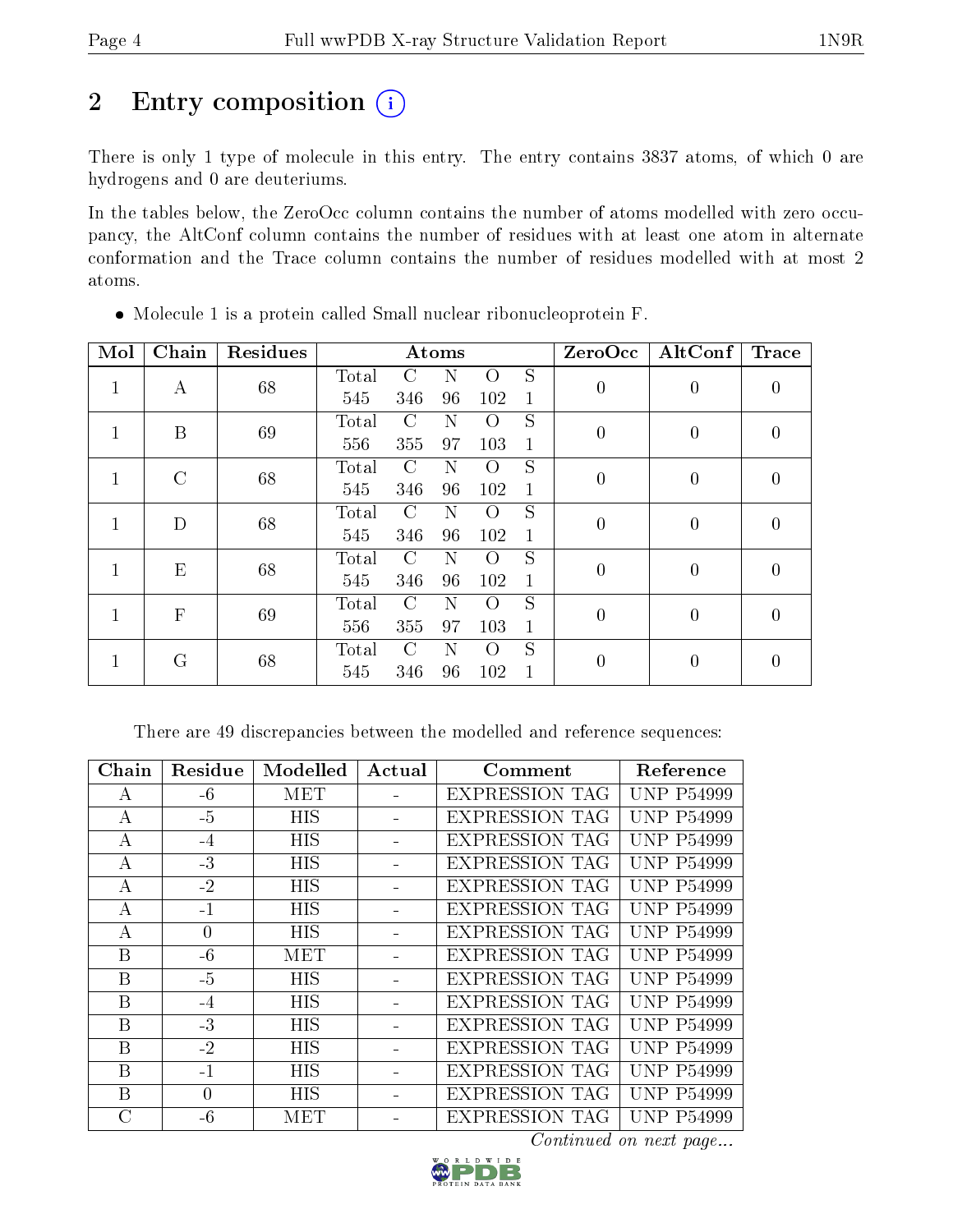| Chain                   | Residue         | Modelled         | Actual         | Comment               | Reference         |
|-------------------------|-----------------|------------------|----------------|-----------------------|-------------------|
| $\overline{C}$          | $-5$            | $\overline{HIS}$ |                | <b>EXPRESSION TAG</b> | <b>UNP P54999</b> |
| $\overline{C}$          | $-4$            | <b>HIS</b>       | $\blacksquare$ | <b>EXPRESSION TAG</b> | <b>UNP P54999</b> |
| $\overline{\rm C}$      | $-3$            | $\overline{HIS}$ |                | <b>EXPRESSION TAG</b> | <b>UNP P54999</b> |
| $\overline{\rm C}$      | $\overline{-2}$ | <b>HIS</b>       | $\blacksquare$ | <b>EXPRESSION TAG</b> | <b>UNP P54999</b> |
| $\overline{\rm C}$      | $-1$            | $\overline{HIS}$ | $\overline{a}$ | <b>EXPRESSION TAG</b> | <b>UNP P54999</b> |
| $\overline{\rm C}$      | $\overline{0}$  | <b>HIS</b>       | ÷,             | <b>EXPRESSION TAG</b> | <b>UNP P54999</b> |
| $\overline{D}$          | $-6$            | <b>MET</b>       | $\overline{a}$ | <b>EXPRESSION TAG</b> | <b>UNP P54999</b> |
| $\overline{D}$          | $-5$            | <b>HIS</b>       | ÷              | <b>EXPRESSION TAG</b> | <b>UNP P54999</b> |
| $\mathbf D$             | $-4$            | <b>HIS</b>       | ÷,             | <b>EXPRESSION TAG</b> | <b>UNP P54999</b> |
| $\overline{\mathrm{D}}$ | $-3$            | $\overline{HIS}$ | ÷              | <b>EXPRESSION TAG</b> | <b>UNP P54999</b> |
| $\overline{D}$          | $-2$            | <b>HIS</b>       | ÷,             | <b>EXPRESSION TAG</b> | <b>UNP P54999</b> |
| $\overline{\rm D}$      | $-1$            | $\overline{HIS}$ | $\overline{a}$ | <b>EXPRESSION TAG</b> | <b>UNP P54999</b> |
| $\overline{D}$          | $\overline{0}$  | $\overline{HIS}$ | ÷              | <b>EXPRESSION TAG</b> | <b>UNP P54999</b> |
| E                       | $-6$            | MET              | L,             | <b>EXPRESSION TAG</b> | <b>UNP P54999</b> |
| $\overline{\mathrm{E}}$ | $-5$            | <b>HIS</b>       | ÷,             | <b>EXPRESSION TAG</b> | <b>UNP P54999</b> |
| ${\bf E}$               | $-4$            | $\overline{HIS}$ | $\blacksquare$ | <b>EXPRESSION TAG</b> | <b>UNP P54999</b> |
| $\overline{\mathrm{E}}$ | $\overline{-3}$ | $\overline{HIS}$ | $\blacksquare$ | <b>EXPRESSION TAG</b> | <b>UNP P54999</b> |
| E                       | $\overline{-2}$ | <b>HIS</b>       | $\overline{a}$ | <b>EXPRESSION TAG</b> | <b>UNP P54999</b> |
| $\overline{\mathrm{E}}$ | $\overline{-1}$ | $\overline{HIS}$ | $\overline{a}$ | <b>EXPRESSION TAG</b> | <b>UNP P54999</b> |
| $\overline{E}$          | $\overline{0}$  | <b>HIS</b>       | $\equiv$       | <b>EXPRESSION TAG</b> | <b>UNP P54999</b> |
| ${\bf F}$               | $-6$            | <b>MET</b>       | $\overline{a}$ | <b>EXPRESSION TAG</b> | <b>UNP P54999</b> |
| $\overline{\mathrm{F}}$ | $-\overline{5}$ | $\overline{HIS}$ | $\blacksquare$ | <b>EXPRESSION TAG</b> | <b>UNP P54999</b> |
| $\overline{\mathrm{F}}$ | $-4$            | <b>HIS</b>       | ÷              | <b>EXPRESSION TAG</b> | <b>UNP P54999</b> |
| $\overline{\mathrm{F}}$ | $-3$            | $\overline{HIS}$ | $\blacksquare$ | <b>EXPRESSION TAG</b> | <b>UNP P54999</b> |
| $\overline{F}$          | $-2$            | <b>HIS</b>       | ÷,             | <b>EXPRESSION TAG</b> | <b>UNP P54999</b> |
| $\overline{\mathrm{F}}$ | $-1$            | $\overline{HIS}$ | ÷,             | <b>EXPRESSION TAG</b> | <b>UNP P54999</b> |
| $\overline{\mathrm{F}}$ | $\overline{0}$  | $\overline{HIS}$ | -              | <b>EXPRESSION TAG</b> | <b>UNP P54999</b> |
| $\overline{G}$          | $-6$            | <b>MET</b>       | $\overline{a}$ | <b>EXPRESSION TAG</b> | <b>UNP P54999</b> |
| $\overline{\mathrm{G}}$ | $-\frac{5}{5}$  | $\overline{HIS}$ | ÷,             | <b>EXPRESSION TAG</b> | <b>UNP P54999</b> |
| $\overline{G}$          | $-4$            | $\overline{HIS}$ | $\blacksquare$ | <b>EXPRESSION TAG</b> | <b>UNP P54999</b> |
| G                       | $-3$            | <b>HIS</b>       | $\blacksquare$ | <b>EXPRESSION TAG</b> | <b>UNP P54999</b> |
| $\overline{G}$          | $-2$            | <b>HIS</b>       | ä,             | <b>EXPRESSION TAG</b> | <b>UNP P54999</b> |
| $\overline{\mathrm{G}}$ | $-1$            | <b>HIS</b>       | ÷              | <b>EXPRESSION TAG</b> | <b>UNP P54999</b> |
| $\overline{\mathrm{G}}$ | $\overline{0}$  | $\overline{HIS}$ |                | <b>EXPRESSION TAG</b> | <b>UNP P54999</b> |

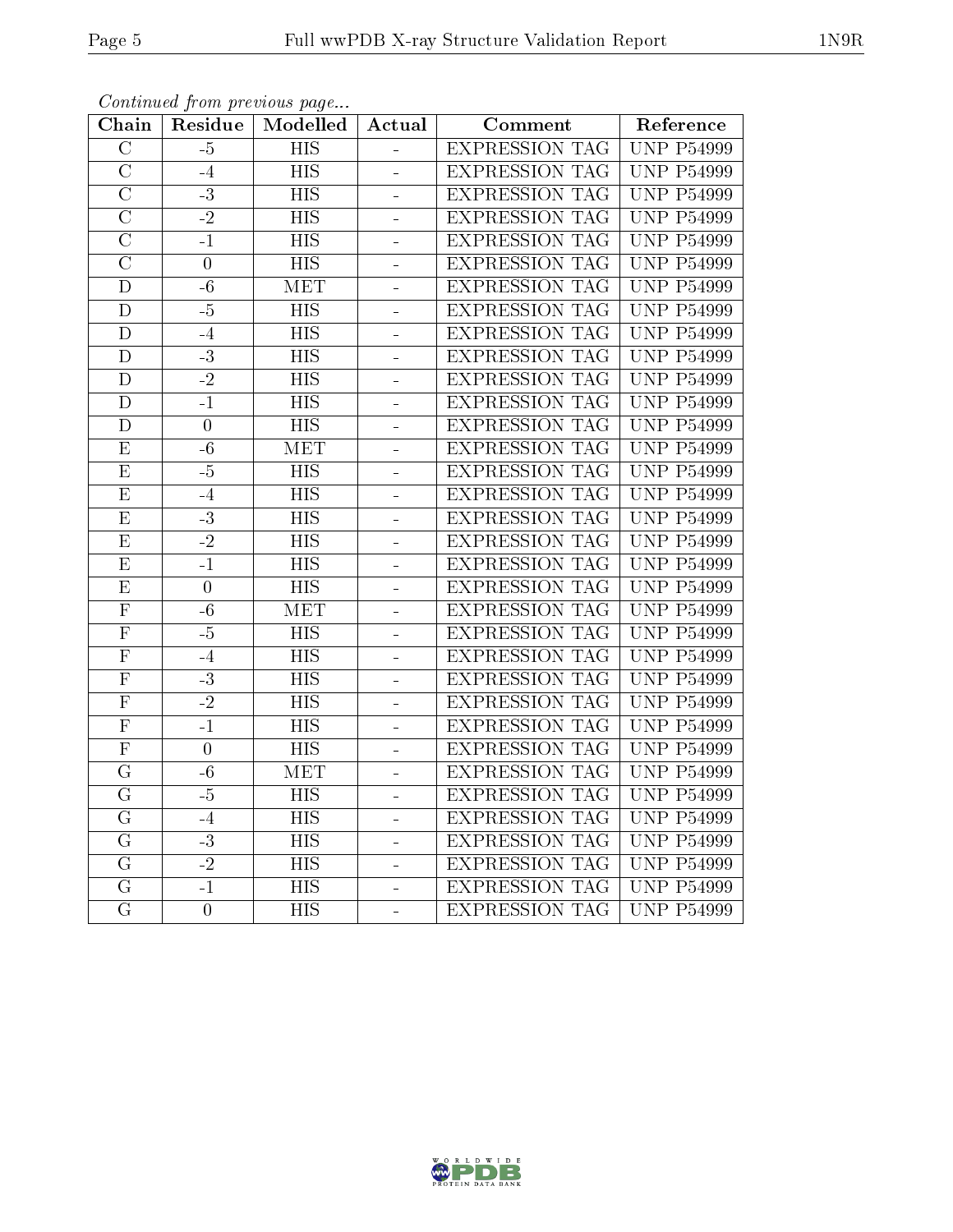## 3 Residue-property plots  $(i)$

These plots are drawn for all protein, RNA and DNA chains in the entry. The first graphic for a chain summarises the proportions of the various outlier classes displayed in the second graphic. The second graphic shows the sequence view annotated by issues in geometry and electron density. Residues are color-coded according to the number of geometric quality criteria for which they contain at least one outlier: green  $= 0$ , yellow  $= 1$ , orange  $= 2$  and red  $= 3$  or more. A red dot above a residue indicates a poor fit to the electron density (RSRZ  $> 2$ ). Stretches of 2 or more consecutive residues without any outlier are shown as a green connector. Residues present in the sample, but not in the model, are shown in grey.



• Molecule 1: Small nuclear ribonucleoprotein F

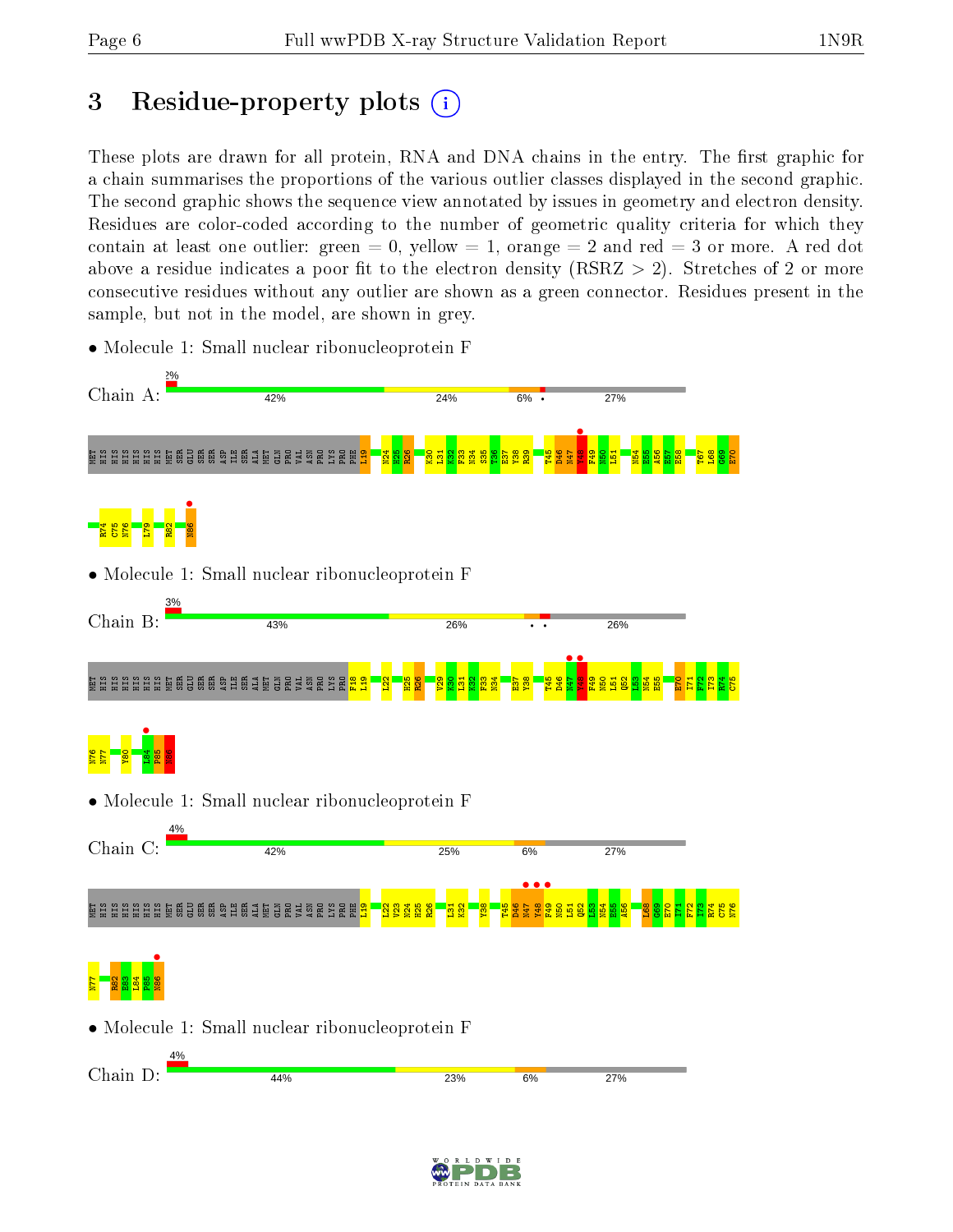# NET HIS HIS HIS HIS SER ASP ILE SER 19 A20 N47 PARA PRO PHE L19 L22 P4 S4 G62 P4 S4 G62 P4 S4 G69 P4 O40 P41 P



• Molecule 1: Small nuclear ribonucleoprotein F



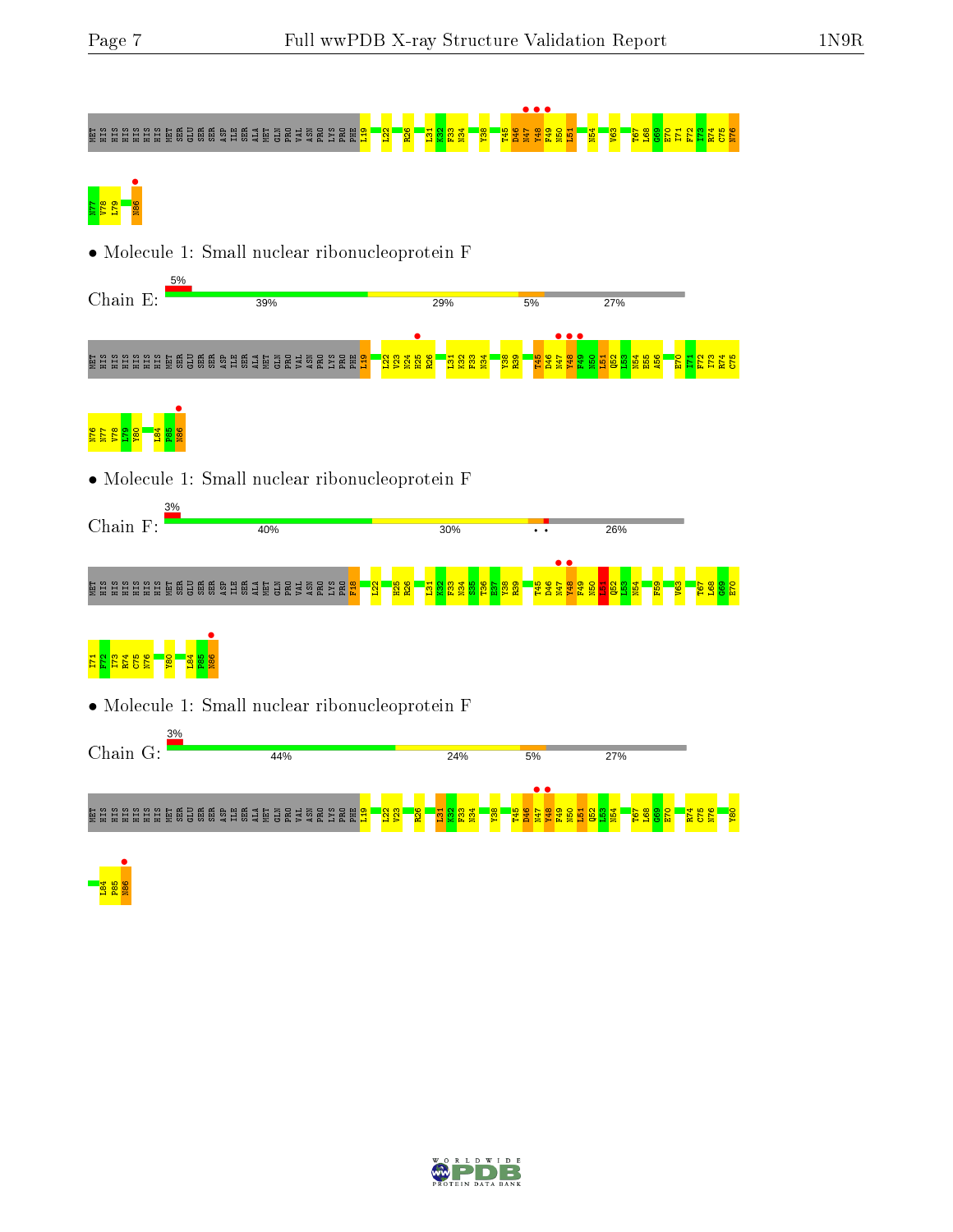## 4 Data and refinement statistics  $(i)$

| Property                                                                | Value                                                     | Source     |
|-------------------------------------------------------------------------|-----------------------------------------------------------|------------|
| Space group                                                             | P 41 2 2                                                  | Depositor  |
| Cell constants                                                          | $79.89\text{\AA}$ $\overline{251.19\text{\AA}}$<br>79.89Å | Depositor  |
| a, b, c, $\alpha$ , $\beta$ , $\gamma$                                  | $90.00^{\circ}$ $90.00^{\circ}$<br>$90.00^\circ$          |            |
| Resolution $(A)$                                                        | $20.00^{-7}$<br>$-2.80$                                   | Depositor  |
|                                                                         | $46.83 - 2.80$                                            | <b>EDS</b> |
| % Data completeness                                                     | $100.0 (20.00 - 2.80)$                                    | Depositor  |
| (in resolution range)                                                   | 99.9 (46.83-2.80)                                         | <b>EDS</b> |
| $R_{merge}$                                                             | 0.07                                                      | Depositor  |
| $\mathrm{R}_{sym}$                                                      | (Not available)                                           | Depositor  |
| $\langle I/\sigma(I) \rangle^{-1}$                                      | $3.71$ (at 2.81Å)                                         | Xtriage    |
| Refinement program                                                      | REFMAC 5.0                                                | Depositor  |
|                                                                         | $0.254$ , $0.268$                                         | Depositor  |
| $R, R_{free}$                                                           | 0.248,<br>0.264                                           | DCC        |
| $R_{free}$ test set                                                     | 1078 reflections $(5.14\%)$                               | wwPDB-VP   |
| Wilson B-factor $(A^2)$                                                 | 72.3                                                      | Xtriage    |
| Anisotropy                                                              | 0.119                                                     | Xtriage    |
| Bulk solvent $k_{sol}(\mathrm{e}/\mathrm{A}^3),\,B_{sol}(\mathrm{A}^2)$ | $0.34$ , 53.6                                             | <b>EDS</b> |
| L-test for twinning <sup>2</sup>                                        | $< L >$ = 0.47, $< L2 >$ = 0.30                           | Xtriage    |
| Estimated twinning fraction                                             | No twinning to report.                                    | Xtriage    |
| $F_o, F_c$ correlation                                                  | 0.92                                                      | <b>EDS</b> |
| Total number of atoms                                                   | 3837                                                      | wwPDB-VP   |
| Average B, all atoms $(A^2)$                                            | 52.0                                                      | wwPDB-VP   |

Xtriage's analysis on translational NCS is as follows: The largest off-origin peak in the Patterson function is  $4.00\%$  of the height of the origin peak. No significant pseudotranslation is detected.

<sup>&</sup>lt;sup>2</sup>Theoretical values of  $\langle |L| \rangle$ ,  $\langle L^2 \rangle$  for acentric reflections are 0.5, 0.333 respectively for untwinned datasets, and 0.375, 0.2 for perfectly twinned datasets.



<span id="page-7-1"></span><span id="page-7-0"></span><sup>1</sup> Intensities estimated from amplitudes.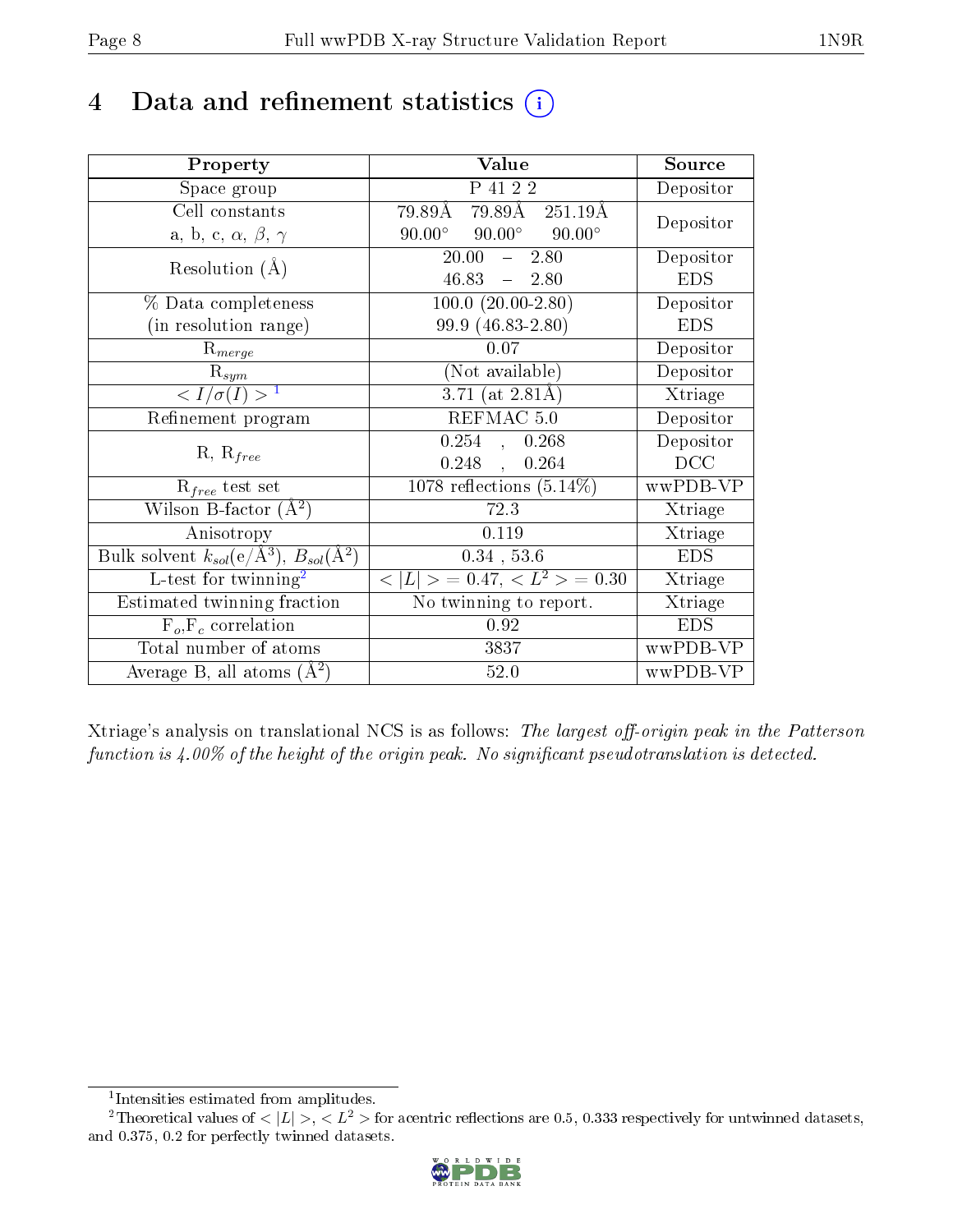## 5 Model quality  $(i)$

## 5.1 Standard geometry (i)

The Z score for a bond length (or angle) is the number of standard deviations the observed value is removed from the expected value. A bond length (or angle) with  $|Z| > 5$  is considered an outlier worth inspection. RMSZ is the root-mean-square of all Z scores of the bond lengths (or angles).

| Mol | Chain                  |      | <b>Bond lengths</b> | Bond angles |                      |  |
|-----|------------------------|------|---------------------|-------------|----------------------|--|
|     |                        | RMSZ | $\ Z\  > 5$         | RMSZ        | # $ Z >5$            |  |
|     |                        | 1.32 | 0/554               | 1.19        | $1/747(0.1\%)$       |  |
|     | В                      | 1.02 | 0/566               | 1.15        | $4/763$ $(0.5\%)$    |  |
|     | $\left( \cdot \right)$ | 1.03 | 0/554               | 1.10        | $3/747(0.4\%)$       |  |
|     | D                      | 1.16 | $554(0.2\%)$<br>1/  | 1.08        | $1/747(0.1\%)$       |  |
|     | E                      | 1.07 | 0/554               | 1.02        | 0/747                |  |
|     | F                      | 1.17 | $(6.2\%)$<br>$1\,$  | 1.10        | $2/763$ $(0.3\%)$    |  |
|     | G                      | 1.02 | 0/554               | 1.08        | $2/747(0.3\%)$       |  |
|     |                        | 1.12 | $(0.1\%)$<br>2/3902 |             | 13/5261<br>$(0.2\%)$ |  |

All (2) bond length outliers are listed below:

|  |     | Mol   Chain   Res   Type   Atoms | $\mathbf{Z}$ | $\vert$ Observed( $\AA$ ) $\vert$ Ideal( $\AA$ ) |      |
|--|-----|----------------------------------|--------------|--------------------------------------------------|------|
|  |     | VAL $\mid$ CB-CG1 $\mid$ -5.48   |              | .4 I                                             | 159  |
|  | VAL | $\mid$ CB-CG2 $\mid$ -5.10       |              | 142                                              | 1.59 |

| Mol          | Chain        | Res | <b>Type</b> | Atoms                    | Z       | Observed $(°)$ | Ideal $(^\circ)$ |
|--------------|--------------|-----|-------------|--------------------------|---------|----------------|------------------|
| $\mathbf{I}$ | $\rm C$      | 82  | $\rm{ARG}$  | NE-CZ-NH1                | $-8.17$ | 116.22         | 120.30           |
| 1            | G            | 46  | ASP         | $CB-CG-OD2$              | 7.05    | 124.64         | 118.30           |
| 1            | $\mathbf{F}$ | 51  | LEU         | $CB-CG-CD1$              | $-6.35$ | 100.20         | 111.00           |
| 1            | C            | 82  | $\rm{ARG}$  | $NE$ -CZ-NH <sub>2</sub> | 6.11    | 123.35         | 120.30           |
| 1            | А            | 86  | <b>ASN</b>  | $CA-C-O$                 | $-6.03$ | 107.45         | 120.10           |
| 1            | B            | 86  | <b>ASN</b>  | $N$ -CA-CB               | 5.94    | 121.29         | 110.60           |
| 1            | B            | 70  | GLU         | $N$ -CA-C                | $-5.77$ | 95.41          | 111.00           |
| 1            | В            | 85  | PRO         | $C-N-CA$                 | $-5.54$ | 107.84         | 121.70           |
| 1            | G            | 31  | LEU         | $CB-CG-CD1$              | $-5.46$ | 101.72         | 111.00           |
| 1            | D            | 46  | ASP         | $CB-CG-OD2$              | 5.45    | 123.20         | 118.30           |
| 1            | С            | 68  | LEU         | $C-N-CA$                 | $-5.25$ | 111.27         | 122.30           |
|              | $\mathbf{F}$ | 18  | PHE         | $CB-CA-C$                | $-5.04$ | 100.31         | 110.40           |
| 1            | В            | 85  | PRO         | $N$ -CA-C                | 5.03    | 125.19         | 112.10           |

All (13) bond angle outliers are listed below:

There are no chirality outliers.

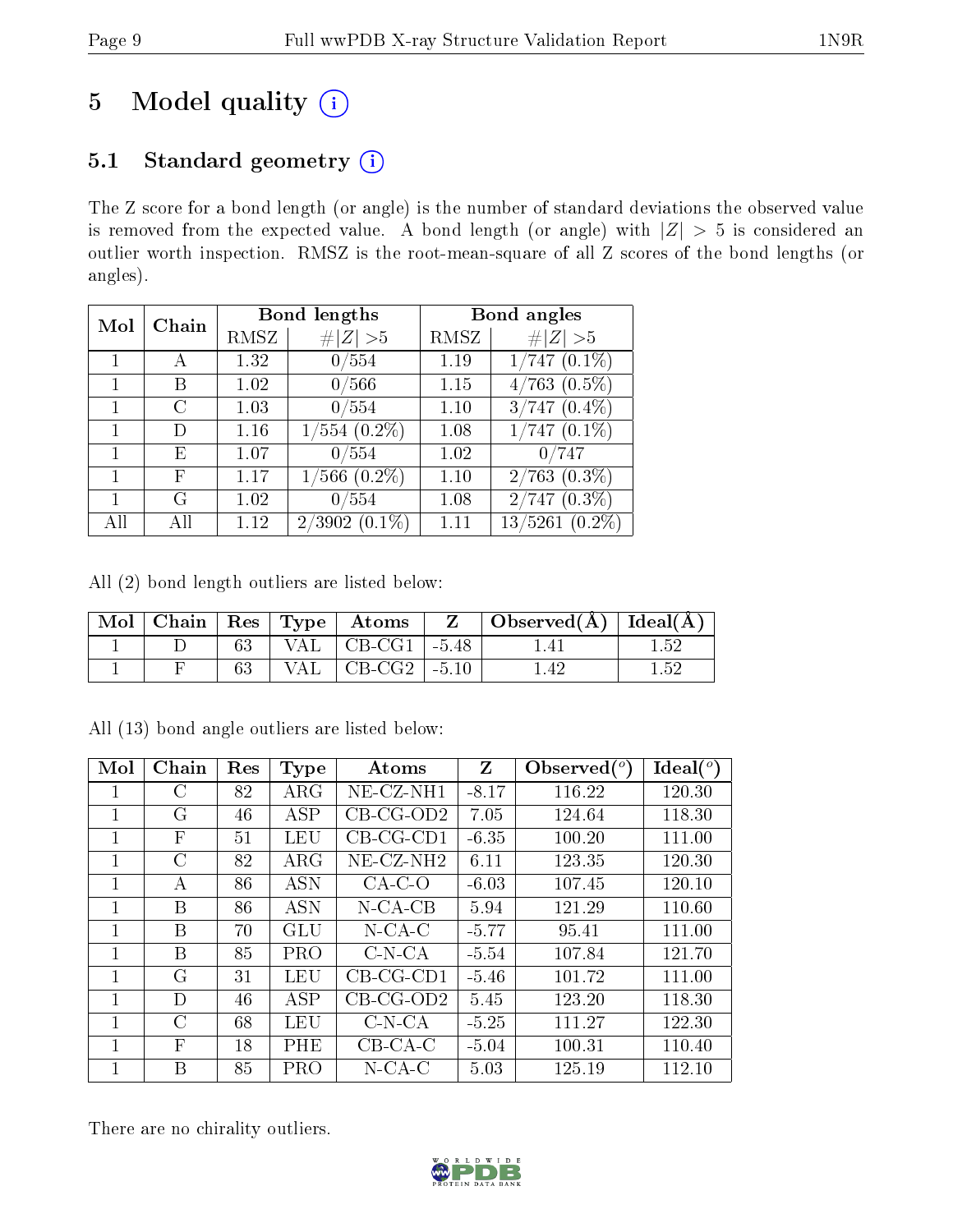There are no planarity outliers.

### 5.2 Too-close contacts (i)

In the following table, the Non-H and H(model) columns list the number of non-hydrogen atoms and hydrogen atoms in the chain respectively. The H(added) column lists the number of hydrogen atoms added and optimized by MolProbity. The Clashes column lists the number of clashes within the asymmetric unit, whereas Symm-Clashes lists symmetry related clashes.

| Mol | Chain |      | Non-H $\mid$ H(model) | H(added) | <b>Clashes</b> | <b>Symm-Clashes</b> |
|-----|-------|------|-----------------------|----------|----------------|---------------------|
|     |       | 545  |                       | 541      | 30             |                     |
|     | В     | 556  |                       | 550      | 36             |                     |
|     | C     | 545  |                       | 541      | 32             |                     |
|     |       | 545  |                       | 541      | 38             |                     |
|     | Ε     | 545  |                       | 541      | 37             |                     |
|     | F     | 556  |                       | 550      | 36             |                     |
|     | G     | 545  |                       | 541      | 27             |                     |
| All | All   | 3837 |                       | 3805     | 218            |                     |

The all-atom clashscore is defined as the number of clashes found per 1000 atoms (including hydrogen atoms). The all-atom clashscore for this structure is 29.

All (218) close contacts within the same asymmetric unit are listed below, sorted by their clash magnitude.

| Atom-1              | Atom-2             | Interatomic    | Clash         |
|---------------------|--------------------|----------------|---------------|
|                     |                    | distance $(A)$ | overlap $(A)$ |
| 1:C:75:CYS:SG       | 1:C:76:ASN:ND2     | 2.25           | 1.09          |
| 1: A:46: ASP:OD2    | 1: A:48: TYR: HB2  | 1.63           | 0.97          |
| 1: D: 46: ASP: OD2  | 1: D: 48: TYR: HB2 | 1.65           | 0.97          |
| 1: D: 75: CYS: SG   | 1: D: 76: ASN: ND2 | 2.37           | 0.96          |
| $1:$ F:18:PHE:CZ    | 1:G:46:ASP:OD1     | 2.19           | 0.96          |
| 1: D: 45: THR: HG22 | 1: D: 46: ASP:H    | 1.31           | 0.95          |
| 1: E: 75: CYS: SG   | 1: E: 76: ASN: ND2 | 2.40           | 0.93          |
| $1:$ F:54:ASN:ND2   | $1:$ F:70:GLU:OE2  | 2.02           | 0.92          |
| $1:$ F:75:CYS:SG    | $1:$ F:76:ASN:ND2  | 2.43           | 0.92          |
| 1: B: 45: THR: HG22 | 1:B:46:ASP:H       | 1.36           | 0.90          |
| 1:C:48:TYR:HB3      | 1:C:50:ASN:ND2     | 1.88           | 0.88          |
| 1:C:46:ASP:OD2      | 1:C:48:TYR:HB2     | 1.72           | 0.88          |
| $1:$ F:18:PHE:CE1   | 1:G:46:ASP:OD1     | 2.28           | 0.87          |
| 1:C:75:CYS:SG       | 1:C:76:ASN:N       | 2.48           | 0.86          |
| 1:G:45:THR:HG22     | 1:G:46:ASP:H       | 1.43           | 0.84          |
| 1: A:75: CYS:SG     | 1: A:76: ASN:ND2   | 2.52           | 0.82          |
| 1:C:45:THR:HG22     | 1:C:46:ASP:H       | 1.45           | 0.81          |

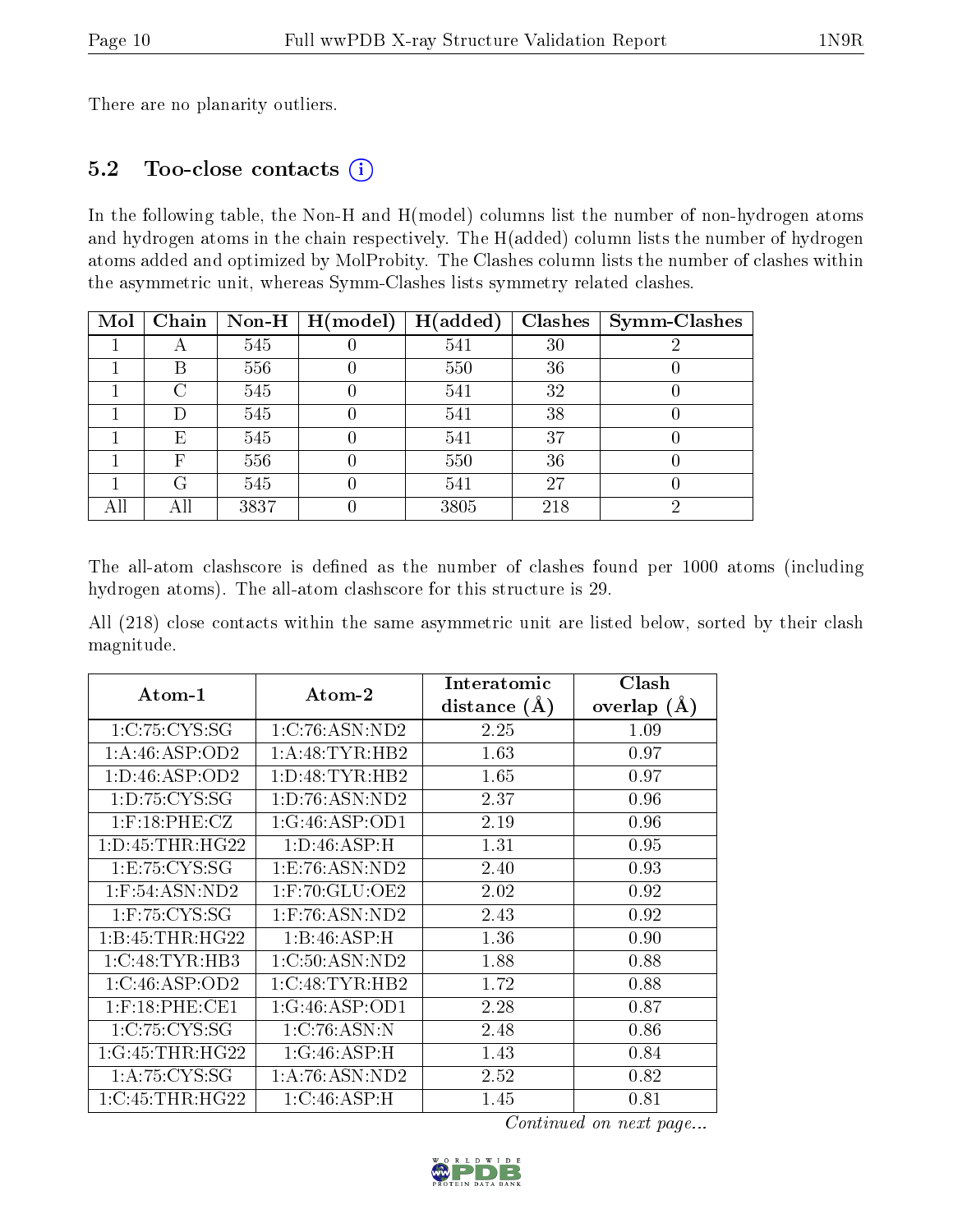| Continued from previous page |                               | Interatomic    | Clash         |  |
|------------------------------|-------------------------------|----------------|---------------|--|
| Atom-1                       | Atom-2                        | distance $(A)$ | overlap $(A)$ |  |
| $1:$ F:54:ASN:CG             | 1:F:70:GLU:OE2                | 2.19           | 0.81          |  |
| $1:$ F:45:THR:HG22           | $1:$ F:46:ASP:H               | 1.48           | 0.79          |  |
| 1: A:33: PHE: HD1            | 1: A:34: ASN:ND2              | 1.81           | 0.78          |  |
| 1: D: 54: ASN: ND2           | 1:D:70:GLU:OE2                | 2.17           | 0.77          |  |
| $1:$ F:75:CYS:SG             | $1:$ F:76:ASN:N               | 2.59           | 0.76          |  |
| $1:$ F:48:TYR:O              | 1:F:75:CYS:HB3                | 1.88           | 0.74          |  |
| $1:$ F:22:LEU:O              | $1:$ F:25:HIS:HB2             | 1.87           | 0.74          |  |
| $1:C:48:TYR:H\overline{B3}$  | 1:C:50:ASN:HD22               | 1.53           | 0.73          |  |
| $1:$ F:46:ASP:OD2            | $1:$ F:48:TYR:HB2             | 1.89           | 0.72          |  |
| 1:B:22:LEU:O                 | 1:B:25:HIS:HB2                | 1.88           | 0.72          |  |
| 1:E:46:ASP:OD2               | 1:E:48:TYR:HB2                | 1.89           | 0.72          |  |
| $1:$ F:18:PHE:HZ             | 1:G:46:ASP:OD1                | 1.73           | 0.71          |  |
| $1:$ F:48:TYR:HB3            | $1:$ F:50:ASN:ND2             | 2.07           | 0.69          |  |
| 1:D:33:PHE:HD1               | 1:D:34:ASN:ND2                | 1.91           | 0.69          |  |
| 1:B:26:ARG:HH11              | 1:B:26:ARG:HG3                | 1.58           | 0.68          |  |
| 1:E:22:EU:O                  | 1:E:25:HIS:HB2                | 1.92           | 0.68          |  |
| 1:B:31:LEU:HD11              | 1:B:38:TYR:CE1                | 2.29           | 0.68          |  |
| 1: D: 31: LEU: HD11          | 1: D: 38: TYR: HE1            | 1.60           | 0.67          |  |
| 1:G:26:ARG:HG2               | 1:G:84:LEU:HD12               | 1.75           | 0.67          |  |
| 1:B:48:TYR:HB3               | 1:B:50:ASN:ND2                | 2.10           | 0.67          |  |
| 1:C:31:LEU:HD11              | 1:C:38:TYR:CE1                | 2.30           | 0.66          |  |
| 1:C:31:LEU:HD11              | 1:C:38:TYR:HE1                | 1.60           | 0.65          |  |
| $1:$ D:31:LEU:HD11           | 1: D:38: TYR: CE1             | 2.32           | 0.65          |  |
| 1:A:33:PHE:HD1               | 1:A:34:ASN:HD22               | 1.43           | 0.64          |  |
| 1:G:46:ASP:OD2               | 1:G:48:TYR:HB2                | 1.98           | 0.64          |  |
| 1:G:48:TYR:O                 | 1:G:75:CYS:HB3                | 1.98           | 0.64          |  |
| $1:B:52:GLN:N\overline{E2}$  | 1:B:70:GLU:OE1                | 2.28           | 0.63          |  |
| 1:C:49:PHE:CD1               | 1: D: 74: ARG: HD3            | 2.34           | 0.63          |  |
| 1: A:35: SER:OG              | 1: A:35: SER:O                | 2.13           | 0.63          |  |
| 1:D:79:LEU:HA                | 1: E: 77: ASN: ND2            | 2.14           | 0.63          |  |
| 1:D:76:ASN:HD22              | 1:D:76:ASN:N                  | 1.96           | 0.63          |  |
| 1: D: 48: TYR: O             | 1: D: 75: C <sub>YS:HB3</sub> | 1.99           | 0.62          |  |
| 1:G:52:GLN:NE2               | 1:G:70:GLU:OE1                | 2.28           | 0.62          |  |
| 1: D: 76: ASN: ND2           | 1: D:76: ASN:H                | 1.97           | 0.62          |  |
| 1: A:39: ARG:O               | 1: A:56:ALA:HA                | 1.99           | 0.62          |  |
| 1: D: 54: ASN: CG            | 1: D:70: GLU:OE2              | 2.38           | 0.62          |  |
| 1: B: 75: CYS: SG            | 1:B:76:ASN:ND2                | 2.73           | 0.61          |  |
| 1:B:48:TYR:O                 | 1:B:75:CYS:HB3                | 2.00           | 0.61          |  |
| 1:B:45:THR:HG22              | 1:B:46:ASP:N                  | 2.12           | 0.61          |  |
| 1:E:45:THR:HG22              | 1: E:46: ASP:H                | 1.65           | 0.61          |  |
| 1:E:33:PHE:HD1               | 1:E:34:ASN:ND2                | 1.98           | 0.60          |  |

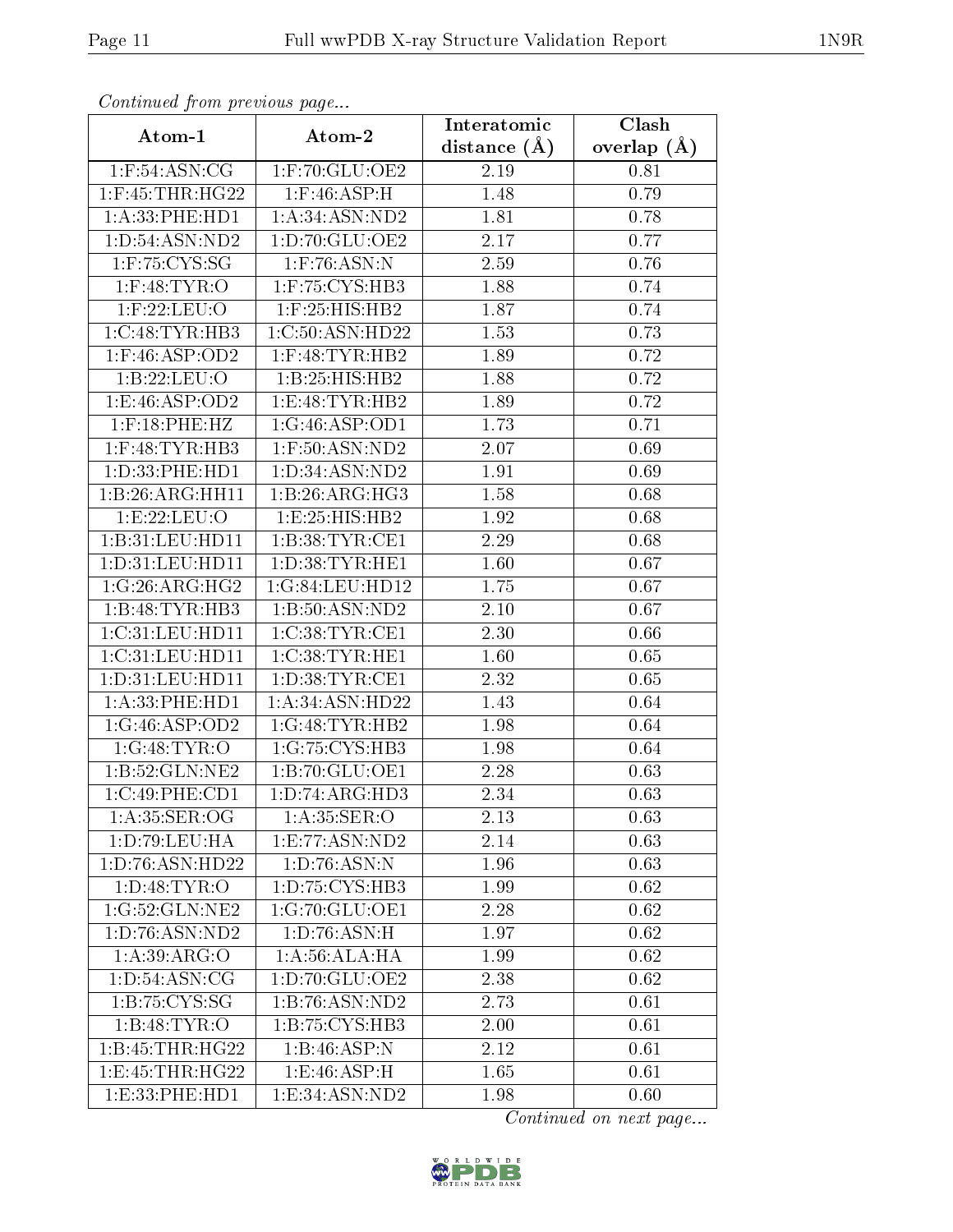| Continuou jiom protivus pugo |                    | Interatomic       | Clash           |  |
|------------------------------|--------------------|-------------------|-----------------|--|
| Atom-1                       | Atom-2             | distance $(\AA)$  | overlap $(\AA)$ |  |
| 1: D:26: ARG:HH11            | 1: D:26: ARG:HG3   | 1.65              | 0.60            |  |
| 1:C:54:ASN:ND2               | 1:C:70:GLU:OE2     | 2.35              | 0.60            |  |
| 1:C:48:TYR:O                 | 1:C:75:CYS:HB3     | 2.01              | 0.60            |  |
| 1:C:45:THR:HG23              | 1:C:51:LEU:HB3     | 1.84              | 0.60            |  |
| 1:B:31:LEU:HD11              | 1:B:38:TYR:HE1     | 1.66              | 0.59            |  |
| $1:$ F:54:ASN:CB             | $1:$ F:70:GLU:OE2  | 2.50              | 0.59            |  |
| $1:$ F:52:GLN:NE2            | 1:F:70:GLU:OE1     | $\overline{2.26}$ | 0.59            |  |
| 1:A:76:ASN:HD22              | 1:A:76:ASN:N       | 2.00              | 0.59            |  |
| 1:B:54:ASN:HB2               | 1:B:70:GLU:OE2     | 2.04              | 0.58            |  |
| 1: D: 75: CYS: SG            | 1: D: 76: ASN: N   | 2.76              | 0.58            |  |
| 1:B:86:ASN:H                 | 1:B:86:ASN:ND2     | 2.01              | 0.58            |  |
| 1:B:54:ASN:OD1               | 1:B:55:GLU:N       | 2.36              | 0.58            |  |
| $1:$ F:26:ARG:HH11           | $1:$ F:26:ARG:HG3  | 1.69              | 0.57            |  |
| $1:$ F:49:PHE:CG             | 1:G:74:ARG:HD3     | 2.39              | 0.57            |  |
| $1:$ F:80:TYR:CD1            | $1:$ F:80:TYR:C    | 2.78              | 0.57            |  |
| 1:B:86:ASN:HD22              | 1:B:86:ASN:H       | 1.52              | 0.57            |  |
| 1: E: 52: GLN: HG3           | 1:E:72:PHE:CE2     | 2.40              | 0.57            |  |
| $1:$ F:49:PHE:CD1            | 1:G:74:ARG:HD3     | 2.40              | 0.57            |  |
| 1:E:45:THR:HG23              | 1:E:51:LEU:HB3     | 1.86              | 0.57            |  |
| 1:D:76:ASN:ND2               | 1: D: 76: ASN: N   | 2.51              | 0.57            |  |
| $1:$ F:33:PHE:HD $1$         | 1:F:34:ASN:ND2     | 2.03              | 0.57            |  |
| 1:G:80:TYR:CD1               | 1:G:80:TYR:C       | 2.78              | 0.56            |  |
| 1:B:26:ARG:HH11              | 1:B:26:ARG:CG      | 2.19              | 0.56            |  |
| 1:E:73:ILE:HG22              | 1:E:74:ARG:N       | 2.20              | 0.56            |  |
| 1: A:46: ASP:O               | 1:A:49:PHE:N       | 2.38              | 0.56            |  |
| 1: D:48: TYR: HB3            | 1: D: 50: ASN: ND2 | 2.22              | 0.55            |  |
| 1: A: 45: THR: OG1           | 1:A:46:ASP:N       | 2.39              | 0.55            |  |
| 1:A:48:TYR:O                 | 1: A:75: CYS:HB3   | 2.05              | 0.55            |  |
| 1:G:54:ASN:ND2               | 1:G:70:GLU:OE2     | 2.39              | 0.55            |  |
| 1:B:46:ASP:OD2               | 1:B:48:TYR:HB2     | 2.07              | 0.55            |  |
| 1:B:86:ASN:N                 | 1:B:86:ASN:HD22    | 2.05              | 0.54            |  |
| 1: D: 67: THR: HG22          | 1: D:68: LEU:O     | 2.06              | 0.54            |  |
| 1:A:74:ARG:HD3               | 1:G:49:PHE:CD1     | 2.43              | 0.54            |  |
| 1:B:48:TYR:HB3               | 1:B:50:ASN:HD22    | 1.72              | $0.54\,$        |  |
| 1: E: 31: LEU: HD11          | 1: E: 38: TYR: HE1 | 1.73              | 0.53            |  |
| 1: D: 45: THR: HG22          | 1: D: 46: ASP: N   | 2.13              | 0.53            |  |
| $1:$ F:39:ARG:HD2            | 1:F:59:PHE:CE1     | 2.44              | 0.53            |  |
| 1:E:26:ARG:HH11              | 1:E:26:ARG:HG3     | 1.74              | 0.53            |  |
| 1:E:48:TYR:O                 | 1:E:75:CYS:HB3     | 2.08              | 0.53            |  |
| 1:A:76:ASN:ND2               | 1:A:76:ASN:H       | 2.05              | 0.53            |  |
| 1: E: 75: CYS:SG             | 1:E:76:ASN:N       | 2.82              | 0.53            |  |

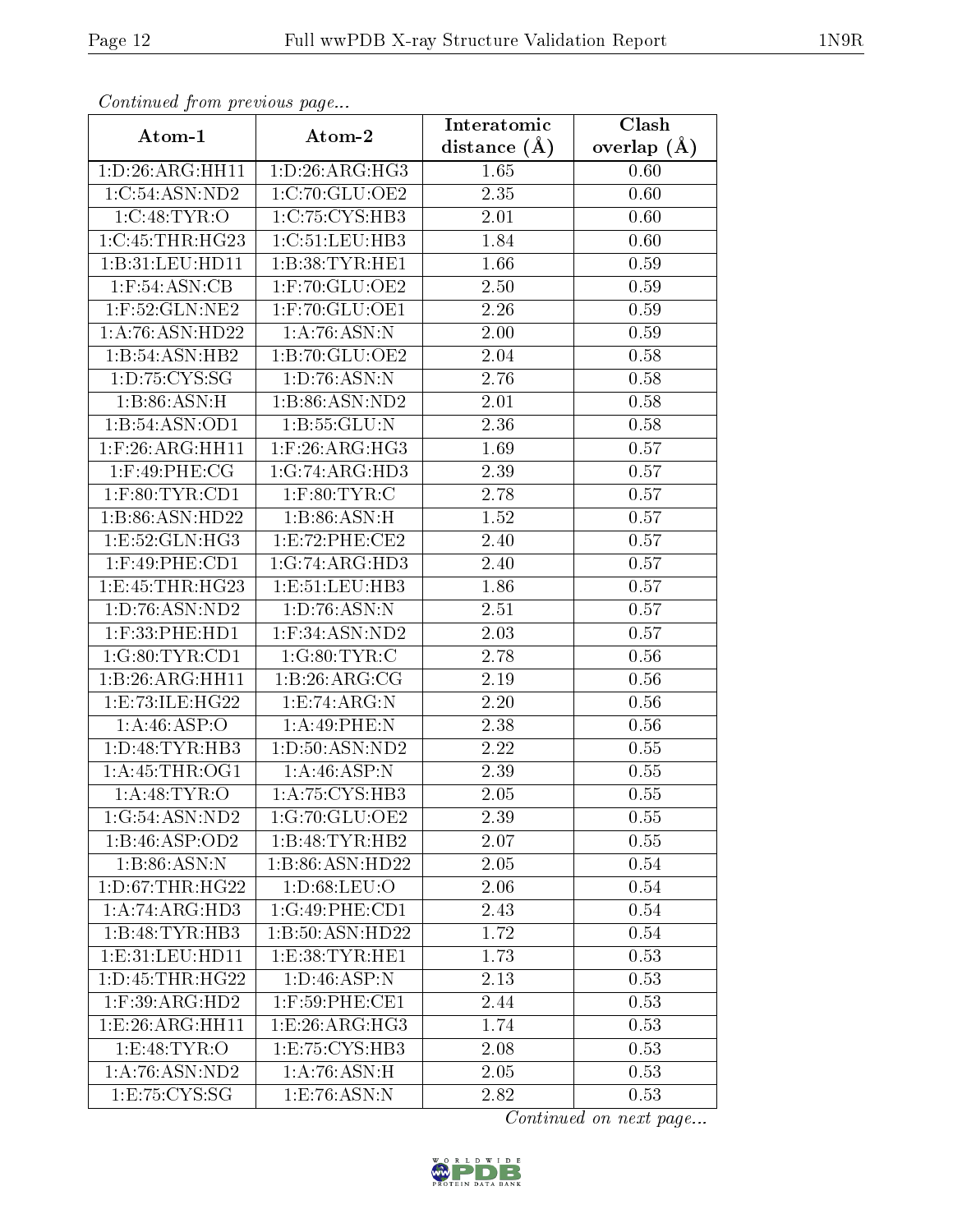| Commaca from previous page          |                           | Interatomic    | Clash           |  |
|-------------------------------------|---------------------------|----------------|-----------------|--|
| Atom-1                              | Atom-2                    | distance $(A)$ | overlap $(\AA)$ |  |
| $1:$ F:71:ILE:HD11                  | $1:$ F:73:ILE:HD11        | 1.91           | 0.53            |  |
| 1:A:76:ASN:ND2                      | 1:A:76:ASN:N              | 2.55           | 0.53            |  |
| 1:C:82:ARG:HB3                      | 1: D: 71: ILE: HG22       | 1.90           | 0.53            |  |
| $1: D:54: \overline{\text{ASN:CB}}$ | 1:D:70:GLU:OE2            | 2.57           | 0.53            |  |
| 1: A:46:ASP:O                       | 1:A:47:ASN:C              | 2.46           | 0.52            |  |
| 1:E:51:LEU:HD12                     | 1:E:73:ILE:HB             | 1.91           | 0.52            |  |
| 1: A:54:ASN:ND2                     | 1:A:70:GLU:OE2            | 2.43           | 0.52            |  |
| 1: D: 45: THR: HG23                 | 1: D: 51: LEU: HB3        | 1.92           | 0.52            |  |
| 1:C:22:LEU:HD11                     | 1:D:72:PHE:CE1            | 2.45           | 0.52            |  |
| 1: A:31: LEU: HD11                  | 1: A:38:TYR:CE1           | 2.44           | 0.51            |  |
| 1: E: 31: LEU: HD11                 | 1:E:38:TYR:CE1            | 2.45           | 0.51            |  |
| 1:E:22:EU:O                         | 1: E: 23: VAL:C           | 2.49           | 0.50            |  |
| 1:E:54:ASN:ND2                      | 1:E:70:GLU:OE2            | 2.44           | 0.50            |  |
| 1:B:45:THR:CG2                      | 1:B:46:ASP:H              | 2.15           | 0.50            |  |
| 1: A:37: GLU:CD                     | 1:A:82:ARG:HH21           | 2.14           | 0.49            |  |
| 1: D: 45: THR: CG2                  | 1:D:46:ASP:H              | 2.04           | 0.49            |  |
| 1: D: 46: ASP: OD2                  | 1:D:48:TYR:CB             | 2.51           | 0.49            |  |
| 1:E:33:PHE:CD1                      | 1: E: 34: ASN: ND2        | 2.79           | 0.49            |  |
| $1:$ F:18:PHE:HE1                   | 1:G:46:ASP:OD1            | 1.92           | 0.49            |  |
| 1:G:45:THR:HG22                     | 1:G:46:ASP:N              | 2.18           | 0.49            |  |
| 1:D:33:PHE:CD1                      | 1:D:34:ASN:ND2            | 2.78           | 0.49            |  |
| $1:$ F:51:LEU:HD12                  | $1:$ F:51:LEU:O           | 2.11           | 0.49            |  |
| 1:G:67:THR:HG22                     | 1:G:68:LEU:O              | 2.13           | 0.49            |  |
| 1:G:86:ASN:ND2                      | 1:G:86:ASN:N              | 2.61           | 0.49            |  |
| 1:C:52:GLN:NE2                      | 1:C:70:GLU:OE1            | 2.46           | 0.48            |  |
| 1:C:32:LYS:HD2                      | 1:C:77:ASN:HA             | 1.95           | 0.48            |  |
| 1: D:48: TYR:HB3                    | 1:D:50:ASN:HD22           | 1.77           | 0.48            |  |
| 1:B:29:VAL:O                        | 1:B:37:GLU:HA             | 2.13           | 0.48            |  |
| 1:E:73:ILE:CG2                      | 1:E:74:ARG:N              | 2.77           | 0.48            |  |
| 1:C:51:LEU:O                        | 1:C:51:LEU:HD12           | 2.14           | 0.48            |  |
| 1:B:76:ASN:HD22                     | $1:B:\overline{76:ASN:N}$ | 2.11           | 0.48            |  |
| 1:C:26:ARG:HG2                      | 1:C:84:LEU:HD12           | 1.96           | 0.48            |  |
| 1: E: 51: LEU: CD1                  | 1:E:73:ILE:HB             | 2.44           | 0.48            |  |
| $1:$ F:26:ARG:HG3                   | $1:$ F:26:ARG:NH $1$      | 2.29           | 0.48            |  |
| 1: E: 23: VAL:HG12                  | 1:E:24:ASN:N              | 2.29           | 0.47            |  |
| 1:G:48:TYR:HB3                      | 1:G:50:ASN:ND2            | 2.29           | 0.47            |  |
| 1:C:22:LEU:O                        | 1:C:25:HIS:HB2            | 2.13           | 0.47            |  |
| 1:C:54:ASN:CB                       | 1:C:70:GLU:OE2            | 2.62           | 0.47            |  |
| 1:D:49:PHE:CD1                      | 1: E: 74: ARG: HD3        | 2.49           | 0.47            |  |
| 1:A:79:LEU:HA                       | 1:B:77:ASN:ND2            | 2.29           | 0.47            |  |
| 1:F:31:LEU:HD12                     | $1:$ F:36:THR:HB          | 1.96           | 0.47            |  |

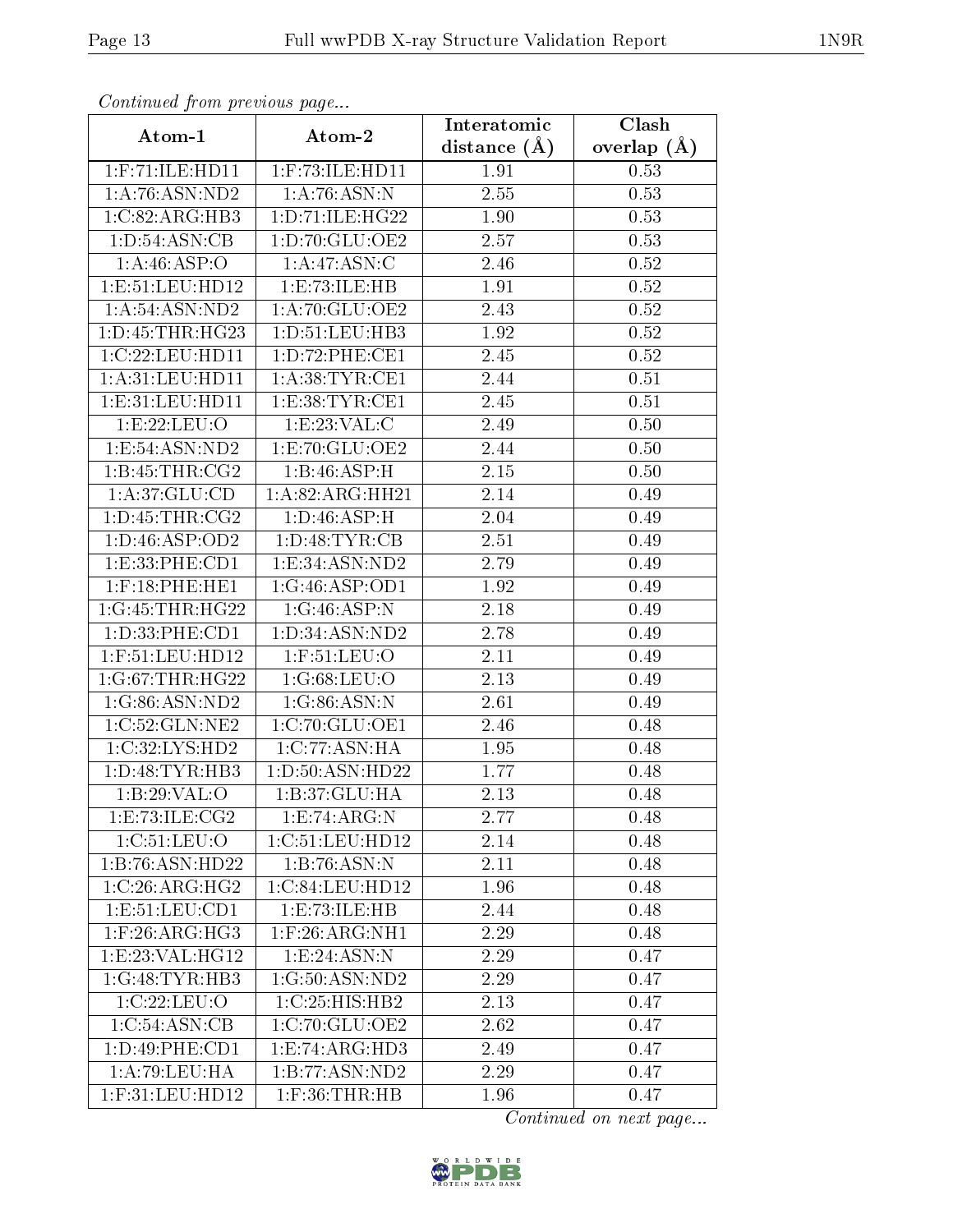| Communica from precious page |                    | Interatomic    | Clash         |
|------------------------------|--------------------|----------------|---------------|
| Atom-1                       | Atom-2             | distance $(A)$ | overlap $(A)$ |
| 1: A:33: PHE:CD1             | 1: A:34: ASN:ND2   | 2.71           | 0.47          |
| 1:D:22:LEU:HD11              | 1: E: 72: PHE: CE1 | 2.50           | 0.47          |
| $1:$ F:26:ARG:HG2            | $1:$ F:84:LEU:HD12 | 1.96           | 0.47          |
| 1:G:33:PHE:O                 | 1:G:34:ASN:HB2     | 2.15           | 0.46          |
| 1: A:31: LEU: HD11           | 1: A:38: TYR: HE1  | 1.79           | 0.46          |
| 1:B:26:ARG:CG                | 1:B:26:ARG:NH1     | 2.78           | 0.46          |
| 1: B:80: TYR: C              | 1:B:80:TYR:CD1     | 2.88           | 0.46          |
| 1: C:56: ALA:O               | 1:C:68:LEU:N       | 2.40           | 0.46          |
| $1:$ F:76:ASN:HD22           | $1:$ F:76:ASN:N    | 2.12           | 0.46          |
| 1:C:49:PHE:CG                | 1: D: 74: ARG: HD3 | 2.50           | 0.46          |
| 1: D:26: ARG: NH1            | 1: D: 26: ARG: HG3 | 2.29           | 0.46          |
| 1:B:51:LEU:HD12              | 1:B:73:ILE:HB      | 1.98           | 0.46          |
| 1:B:86:ASN:N                 | 1:B:86:ASN:ND2     | 2.60           | 0.45          |
| 1: E: 23: VAL: CG1           | 1: E: 24: ASN: N   | 2.79           | 0.45          |
| 1:E:39:ARG:O                 | 1:E:56:ALA:HA      | 2.17           | 0.45          |
| 1:G:31:LEU:HD11              | 1:G:38:TYR:CE1     | 2.51           | 0.45          |
| 1:G:75:CYS:SG                | 1:G:76:ASN:ND2     | 2.89           | 0.45          |
| $1:$ F:48:TYR:HB3            | $1:$ F:50:ASN:HD22 | 1.79           | 0.45          |
| 1:C:52:GLN:HG3               | 1:C:72:PHE:CE2     | 2.51           | 0.45          |
| $1:$ F:67:THR:HG22           | $1:$ F:68:LEU:O    | 2.16           | 0.45          |
| 1: D: 76: ASN: C             | 1: D: 78: VAL:H    | 2.20           | 0.45          |
| 1:E:75:CYS:O                 | 1:E:78:VAL:HB      | 2.17           | 0.45          |
| 1: A:30: LYS: HG2            | 1: A:79: LEU: HD23 | 1.99           | 0.45          |
| 1:B:75:CYS:SG                | 1:B:76:ASN:N       | 2.90           | 0.45          |
| 1:B:33:PHE:HD1               | 1:B:34:ASN:ND2     | $2.15\,$       | 0.44          |
| 1:B:22:LEU:HD11              | 1:C:72:PHE:CE1     | 2.52           | 0.44          |
| 1:C:45:THR:HG22              | 1:C:46:ASP:N       | 2.24           | 0.44          |
| 1:E:76:ASN:N                 | 1:E:76:ASN:HD22    | 2.15           | 0.44          |
| $1:$ F:31:LEU:HD11           | $1:$ F:38:TYR:CE1  | 2.52           | 0.44          |
| $1:$ F:45:THR:HG22           | $1:$ F:46:ASP:N    | 2.25           | 0.44          |
| 1:E:54:ASN:O                 | 1: E: 55: GLU: HB2 | 2.17           | 0.44          |
| 1: D: 75: CYS:O              | 1:D:78:VAL:HG23    | 2.18           | 0.44          |
| 1: D: 46: ASP: O             | 1: D: 47: ASN: C   | 2.55           | 0.43          |
| 1: A:46: ASP:OD2             | 1:A:48:TYR:CB      | 2.51           | 0.43          |
| 1: D: 33: PHE: O             | 1:D:34:ASN:HB2     | 2.18           | 0.43          |
| 1:E:32:LYS:HD2               | 1:E:77:ASN:HA      | 1.98           | 0.43          |
| $1:$ F:51:LEU:CD1            | $1:$ F:73:ILE:HB   | 2.48           | 0.43          |
| 1:G:84:LEU:HA                | 1:G:85:PRO:HD2     | 1.78           | 0.43          |
| 1: B: 45: THR: HG23          | 1:B:51:LEU:HB3     | 2.00           | 0.43          |
| 1:C:86:ASN:ND2               | 1:C:86:ASN:N       | 2.66           | 0.43          |
| 1:F:51:LEU:HD12              | $1:$ F:51:LEU:C    | 2.40           | 0.42          |

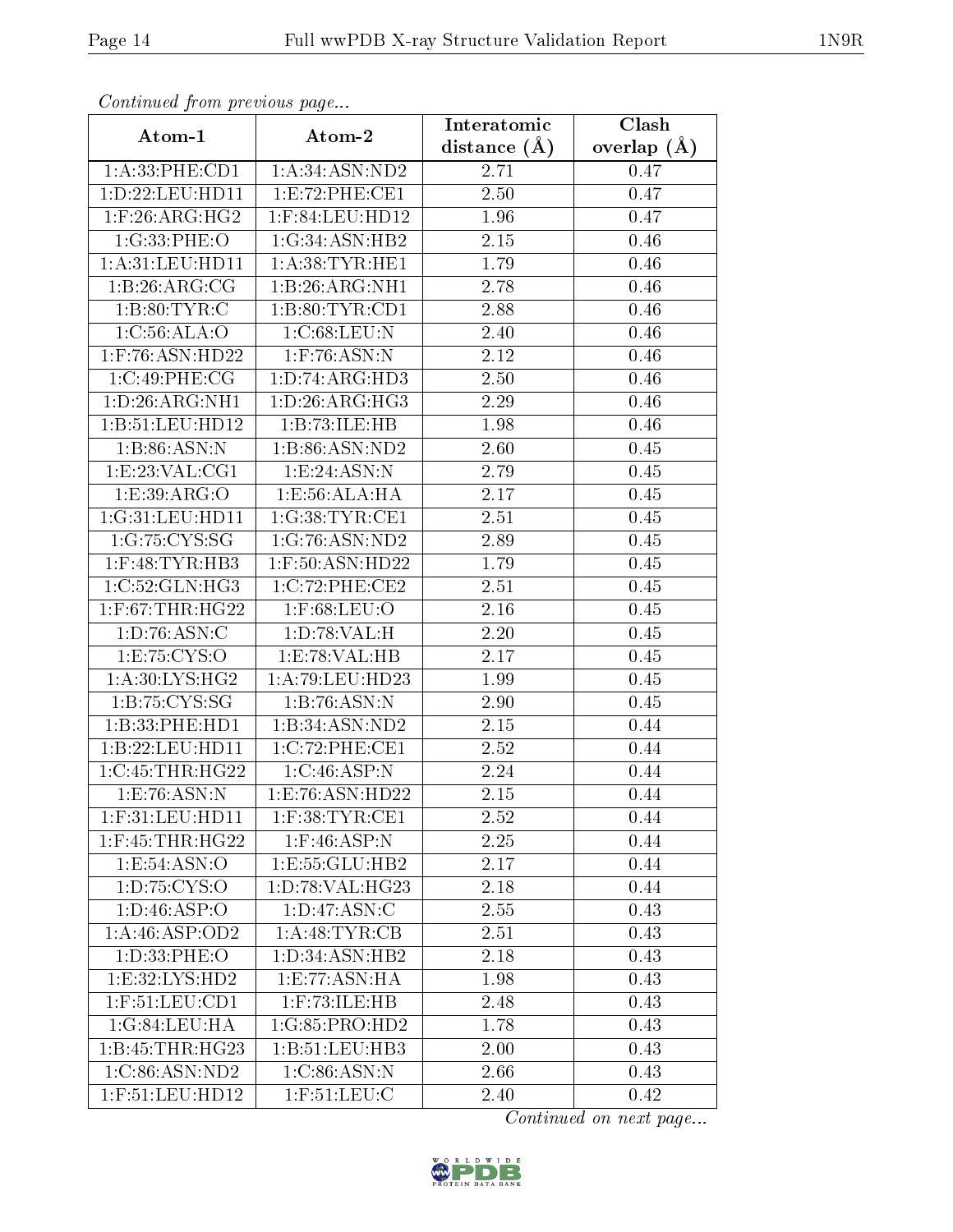| Commaca from previous page       |                                    | Interatomic    | Clash         |
|----------------------------------|------------------------------------|----------------|---------------|
| Atom-1                           | Atom-2                             | distance $(A)$ | overlap $(A)$ |
| 1:G:45:THR:HG23                  | 1:G:51:LEU:HB3                     | 2.01           | 0.42          |
| 1:A:26:ARG:CG                    | 1:A:26:ARG:HH11                    | 2.33           | 0.42          |
| 1:E:39:ARG:HD3                   | 1: E:84:LEU:CD1                    | 2.49           | 0.42          |
| 1:A:47:ASN:C                     | 1:A:49:PHE:H                       | 2.23           | 0.42          |
| 1:B:45:THR:CG2                   | 1:B:46:ASP:N                       | 2.77           | 0.42          |
| 1: A:38:TYR:CE2                  | 1: A:58: GLU:HG3                   | 2.54           | 0.42          |
| 1: A:46:ASP:O                    | 1:A:48:TYR:N                       | 2.53           | 0.42          |
| 1:G:75:CYS:SG                    | 1:G:76:ASN:N                       | 2.92           | 0.42          |
| $1:G:76:\overline{\text{ASN:H}}$ | 1:G:76:ASN:ND2                     | 2.18           | 0.42          |
| 1:G:76:ASN:ND2                   | 1:G:76:ASN:N                       | 2.68           | 0.42          |
| 1: A:67:THR:HG22                 | 1: A:68:LEU:O                      | 2.20           | 0.42          |
| 1:B:29:VAL:O                     | 1:B:38:TYR:N                       | 2.47           | 0.42          |
| 1:E:26:ARG:NH1                   | 1:E:26:ARG:HG3                     | 2.34           | 0.41          |
| 1:C:46:ASP:O                     | 1:C:47:ASN:C                       | 2.58           | 0.41          |
| 1: E: 86: ASN: N                 | 1: E:86: ASN:ND2                   | 2.68           | 0.41          |
| 1:B:54:ASN:CB                    | 1:B:70:GLU:OE2                     | 2.67           | 0.41          |
| 1:C:46:ASP:O                     | 1:C:49:PHE:N                       | 2.52           | 0.41          |
| 1:E:54:ASN:OD1                   | 1:E:55:GLU:HG3                     | 2.20           | 0.41          |
| 1:B:76:ASN:ND2                   | 1:B:76:ASN:N                       | 2.66           | 0.41          |
| 1:E:39:ARG:HD3                   | 1:E:84:LEU:HD13                    | 2.02           | 0.41          |
| 1:C:23:VAL:HG12                  | 1:C:24:ASN:N                       | 2.36           | 0.41          |
| 1: D: 46: ASP: O                 | 1: D:48: TYR:N                     | 2.53           | 0.41          |
| 1:G:22:LEU:O                     | 1:G:23:VAL:C                       | 2.57           | 0.41          |
| 1:C:54:ASN:HB2                   | 1:C:70:GLU:OE2                     | 2.20           | 0.41          |
| 1:D:86:ASN:ND2                   | 1: D:86: ASN: N                    | 2.69           | 0.41          |
| 1:F:86:ASN:ND2                   | $1:$ F:86:ASN:N                    | 2.66           | 0.41          |
| 1:B:49:PHE:CD1                   | 1:C:74:ARG:HD3                     | 2.56           | 0.41          |
| 1: E: 33: PHE: O                 | 1: E:34: ASN:HB2                   | 2.20           | 0.41          |
| 1:A:82:ARG:HB3                   | 1:B:71:ILE:HG22                    | 2.03           | 0.41          |
| $1:C:26:ARG:\overline{HH11}$     | 1:C:26:ARG:HG3                     | 1.85           | 0.41          |
| 1: A:75:CYS:SG                   | 1:A:76:ASN:N                       | 2.94           | 0.40          |
| 1:E:80:TYR:C                     | 1: E: 80: TYR: CD1                 | 2.94           | 0.40          |
| 1: D: 75: CYS:O                  | 1: D:78: VAL:HB                    | 2.21           | 0.40          |
| $1:$ F:45:THR:HG23               | $1:$<br>$F:51:$<br>$LEU:$<br>$HB3$ | 2.02           | 0.40          |
| 1:A:19:LEU:HD23                  | 1: A:19:LEU:O                      | 2.21           | 0.40          |
| $1:$ F:73:ILE:HG22               | $1:$ F:74:ARG:N                    | 2.36           | 0.40          |
| 1: E: 19: LEU: O                 | 1:E:19:LEU:HD23                    | 2.22           | 0.40          |

All (2) symmetry-related close contacts are listed below. The label for Atom-2 includes the symmetry operator and encoded unit-cell translations to be applied.

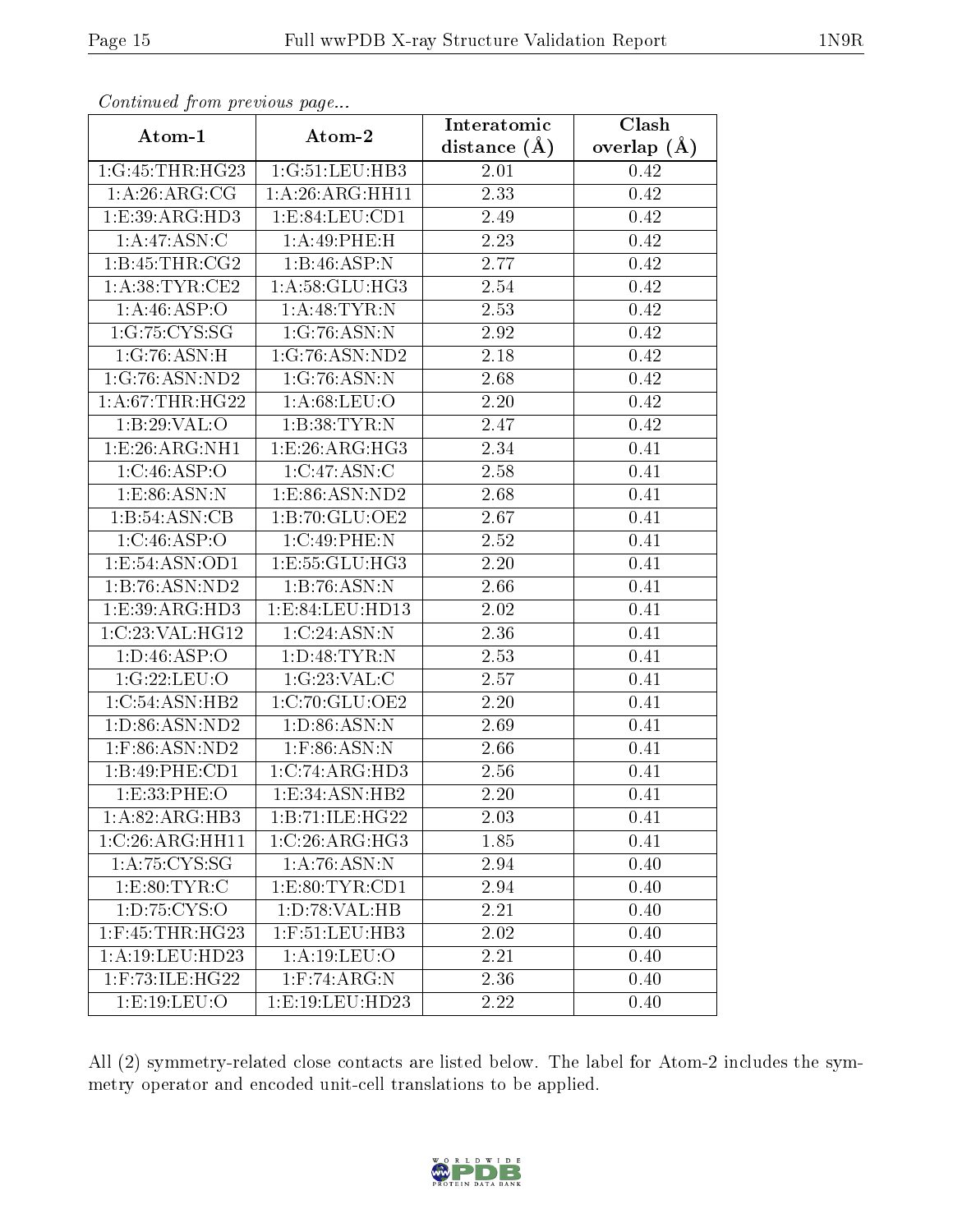| Atom-1           | Atom-2                       | Interatomic<br>distance $(A)$ | Clash<br>overlap $(A)$ |
|------------------|------------------------------|-------------------------------|------------------------|
| 1: A:86: ASN: CG | 1: A:86: ASN:OD1[6]<br>-5651 | 2.01                          |                        |
| 1: A:86: ASN:OD1 | 1: A:86: ASN:ND2[6]<br>5651  | $2.08\,$                      |                        |

### 5.3 Torsion angles (i)

#### 5.3.1 Protein backbone (i)

In the following table, the Percentiles column shows the percent Ramachandran outliers of the chain as a percentile score with respect to all X-ray entries followed by that with respect to entries of similar resolution.

The Analysed column shows the number of residues for which the backbone conformation was analysed, and the total number of residues.

| Mol | Chain        | Analysed         | Favoured  | Allowed    | Outliers  | Percentiles          |
|-----|--------------|------------------|-----------|------------|-----------|----------------------|
| 1   | A            | $66/93$ $(71\%)$ | 56 (85%)  | $8(12\%)$  | $2(3\%)$  | 15<br>$\overline{4}$ |
| 1   | B            | $67/93$ (72%)    | 55 (82%)  | $10(15\%)$ | $2(3\%)$  | 15<br>$\overline{4}$ |
|     | $\rm C$      | 66/93(71%)       | 55 (83%)  | $10(15\%)$ | $1(2\%)$  | 33<br>10             |
| 1   | D            | 66/93(71%)       | 54 (82%)  | 11 $(17%)$ | $1(2\%)$  | 33<br>10             |
| 1   | E            | 66/93 (71%)      | 55 (83%)  | $10(15\%)$ | $1(2\%)$  | 33<br>10             |
| 1   | $\mathbf{F}$ | 67/93 (72%)      | 57 (85%)  | $8(12\%)$  | $2(3\%)$  | 15<br>$\overline{4}$ |
| 1   | G            | 66/93 (71%)      | 56 (85%)  | $9(14\%)$  | $1(2\%)$  | 33<br>10             |
| All | All          | 464/651(71%)     | 388 (84%) | 66 (14%)   | $10(2\%)$ | 22<br>$6\,$          |

All (10) Ramachandran outliers are listed below:

| Mol | Chain      | Res | <b>Type</b> |
|-----|------------|-----|-------------|
| 1   | Ð          | 47  | <b>ASN</b>  |
| 1   | А          | 47  | <b>ASN</b>  |
| 1   | С          | 47  | ASN         |
| 1   | F          | 47  | <b>ASN</b>  |
| 1   | $\rm G$    | 47  | <b>ASN</b>  |
| 1   | В          | 48  | TYR         |
| 1   | $_{\rm F}$ | 48  | TYR         |
| 1   | А          | 48  | TYR         |
| 1   | E          | 47  | <b>ASN</b>  |
|     |            | 85  | PRO         |

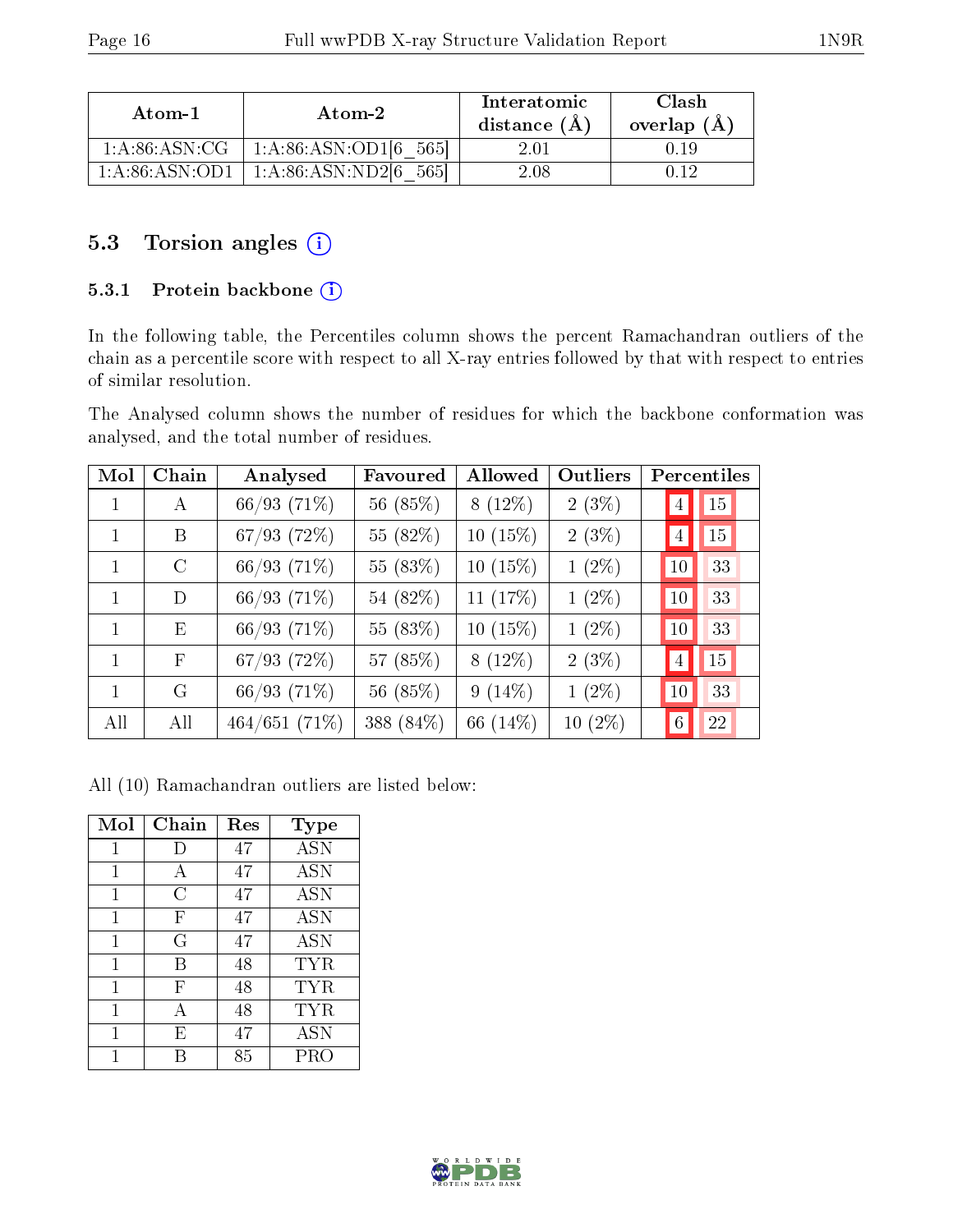#### 5.3.2 Protein sidechains (i)

In the following table, the Percentiles column shows the percent sidechain outliers of the chain as a percentile score with respect to all X-ray entries followed by that with respect to entries of similar resolution.

The Analysed column shows the number of residues for which the sidechain conformation was analysed, and the total number of residues.

| Mol          | Chain | Analysed        | Rotameric | Outliers |                | Percentiles |
|--------------|-------|-----------------|-----------|----------|----------------|-------------|
| 1            | A     | $60/84(71\%)$   | 53 (88%)  | 7(12%)   | $\overline{5}$ | 16          |
| 1            | B     | $61/84$ (73%)   | 56 (92%)  | $5(8\%)$ | 11             | 33          |
| 1            | C     | 60/84(71%)      | 56 (93%)  | 4(7%)    | 16             | 43          |
| 1            | D     | 60/84(71%)      | 55 (92%)  | $5(8\%)$ | 11             | 32          |
| 1            | Ε     | $60/84(71\%)$   | 55 (92%)  | $5(8\%)$ | 11             | 32          |
| $\mathbf{1}$ | F     | $61/84$ (73%)   | 59 (97%)  | $2(3\%)$ | 38             | 72          |
| 1            | G     | $60/84(71\%)$   | 56 (93%)  | 4(7%)    | 16             | 43          |
| All          | All   | $422/588$ (72%) | 390 (92%) | 32 (8%)  | 13             | 36          |

All (32) residues with a non-rotameric sidechain are listed below:

| Mol            | Chain                                             | Res             | Type                      |
|----------------|---------------------------------------------------|-----------------|---------------------------|
| $\overline{1}$ | $\boldsymbol{A}$                                  | 19              | LEU                       |
| $\overline{1}$ | $\overline{A}$                                    | 24              | <b>ASN</b>                |
| $\mathbf{1}$   | $\overline{A}$                                    | 26              | ARG                       |
| $\overline{1}$ | $\overline{A}$                                    | 46              | $\overline{\text{ASP}}$   |
| $\overline{1}$ | $\overline{A}$                                    | 48              | $\overline{\text{TYR}}$   |
| $\overline{1}$ | $\overline{A}$                                    | $\overline{51}$ | $\overline{\text{LEU}}$   |
| $\overline{1}$ | $\overline{A}$                                    | 70              | $\overline{{\rm GLU}}$    |
| $\overline{1}$ | $\overline{\mathrm{B}}$                           | 18              | PHE                       |
| $\overline{1}$ | $\overline{\mathrm{B}}$                           | 19              | LEU                       |
| $\overline{1}$ | $\overline{\text{B}}$                             | 26              | $\overline{\rm{ARG}}$     |
| $\overline{1}$ | $\overline{\mathbf{B}}$                           | 48              | $\overline{\text{TYR}}$   |
| $\mathbf{1}$   | $\overline{\mathbf{B}}$                           | 86              | <b>ASN</b>                |
| $\overline{1}$ |                                                   | 19              | $\overline{\text{LEU}}$   |
| $\overline{1}$ | $\frac{\overline{\text{C}}}{\overline{\text{C}}}$ | 46              | $\overline{ASP}$          |
| $\mathbf{1}$   |                                                   | 48              | $\overline{\text{TYR}}$   |
| $\overline{1}$ | $\overline{\overline{\text{C}}}$                  | $86\,$          | $\overline{\mathrm{ASN}}$ |
| $\mathbf{1}$   | $\overline{D}$                                    | 19              | LEU                       |
| $\overline{1}$ | $\overline{\text{D}}$                             | $\overline{48}$ | <b>TYR</b>                |
| $\mathbf{1}$   | $\overline{D}$                                    | $5\overline{1}$ | <b>LEU</b>                |
| $\overline{1}$ |                                                   | 76              | ĀSN                       |

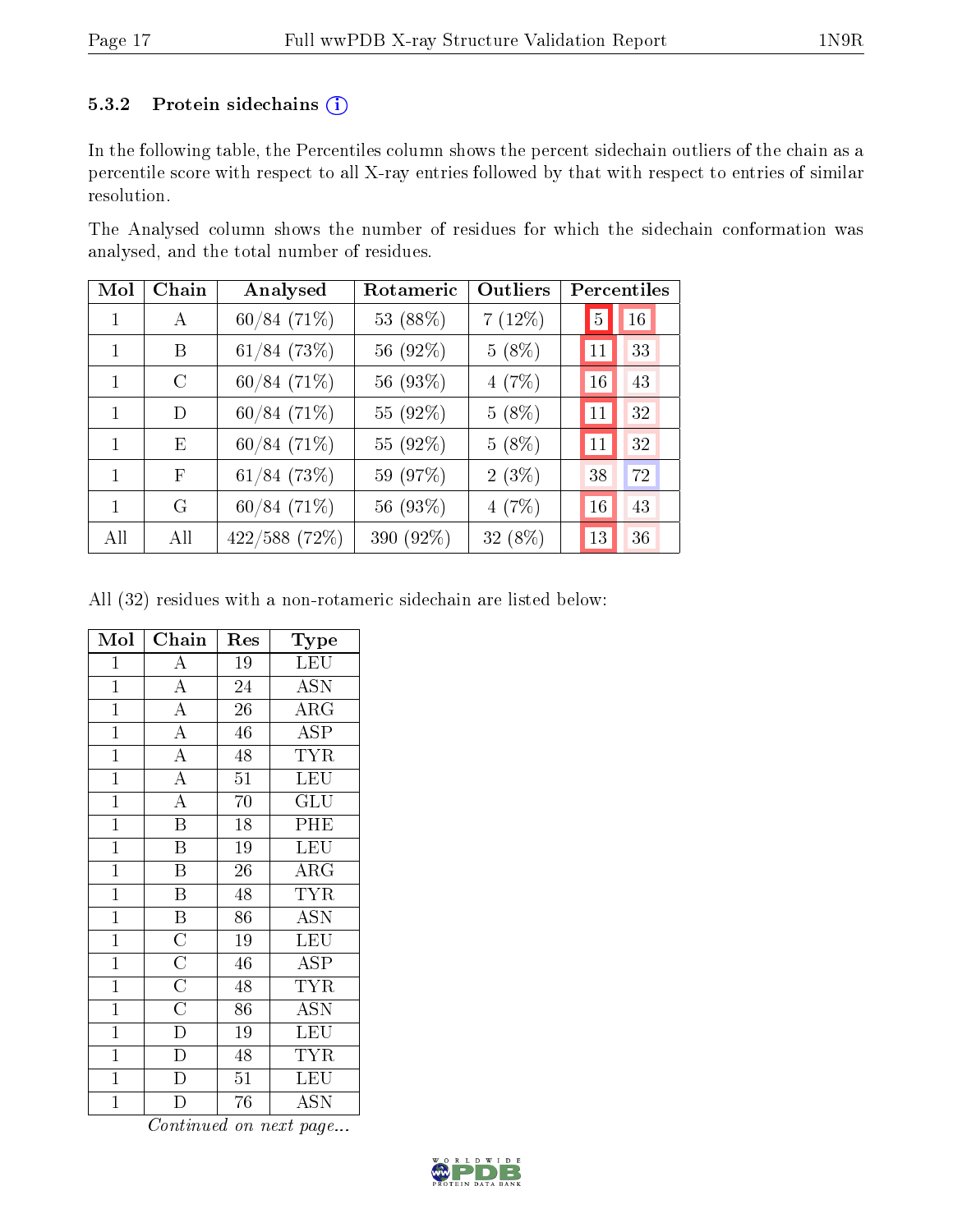| Mol          | Chain                     | Res | Type                    |
|--------------|---------------------------|-----|-------------------------|
| $\mathbf{1}$ | D                         | 86  | <b>ASN</b>              |
| $\mathbf{1}$ | E                         | 19  | LEU                     |
| 1            | E                         | 45  | THR                     |
| 1            | E                         | 48  | TYR                     |
| 1            | E                         | 51  | $\overline{\text{LEU}}$ |
| $\mathbf 1$  | E                         | 86  | <b>ASN</b>              |
| $\mathbf 1$  | $\boldsymbol{\mathrm{F}}$ | 51  | LEU                     |
| $\mathbf{1}$ | $\overline{F}$            | 86  | <b>ASN</b>              |
| $\mathbf{1}$ | G                         | 19  | LEU                     |
| $\mathbf 1$  | G                         | 48  | <b>TYR</b>              |
| 1            | G                         | 51  | LEU                     |
|              | G                         | 86  | <b>ASN</b>              |

Some sidechains can be flipped to improve hydrogen bonding and reduce clashes. All (15) such sidechains are listed below:

| Mol            | Chain                   | $\operatorname{Res}% \left( \mathcal{N}\right) \equiv\operatorname{Res}(\mathcal{N}_{0})\cap\mathcal{N}_{1}$ | Type                               |
|----------------|-------------------------|--------------------------------------------------------------------------------------------------------------|------------------------------------|
| 1              | А                       | 76                                                                                                           | <b>ASN</b>                         |
| $\mathbf 1$    | $\boldsymbol{A}$        | 77                                                                                                           | <b>ASN</b>                         |
| $\mathbf{1}$   | B                       | 34                                                                                                           | <b>ASN</b>                         |
| $\mathbf 1$    | B                       | 76                                                                                                           | <b>ASN</b>                         |
| $\mathbf{1}$   | B                       | 86                                                                                                           | <b>ASN</b>                         |
| $\mathbf{1}$   | $\overline{C}$          | 76                                                                                                           | <b>ASN</b>                         |
| $\mathbf 1$    | D                       | 34                                                                                                           | <b>ASN</b>                         |
| $\mathbf 1$    | D                       | 76                                                                                                           | <b>ASN</b>                         |
| $\overline{1}$ | D                       | 86                                                                                                           | <b>ASN</b>                         |
| $\mathbf{1}$   | $\overline{E}$          | 34                                                                                                           | <b>ASN</b>                         |
| $\mathbf{1}$   | E                       | 76                                                                                                           | <b>ASN</b>                         |
| 1              | $\overline{\mathrm{F}}$ | 34                                                                                                           | $\overline{\mathrm{A}}\mathrm{SN}$ |
| $\overline{1}$ | $\mathbf{F}$            | 76                                                                                                           | <b>ASN</b>                         |
| 1              | G                       | 76                                                                                                           | <b>ASN</b>                         |
| 1              | G                       | 86                                                                                                           | ASN                                |

#### 5.3.3 RNA [O](https://www.wwpdb.org/validation/2017/XrayValidationReportHelp#rna)i

There are no RNA molecules in this entry.

### 5.4 Non-standard residues in protein, DNA, RNA chains (i)

There are no non-standard protein/DNA/RNA residues in this entry.

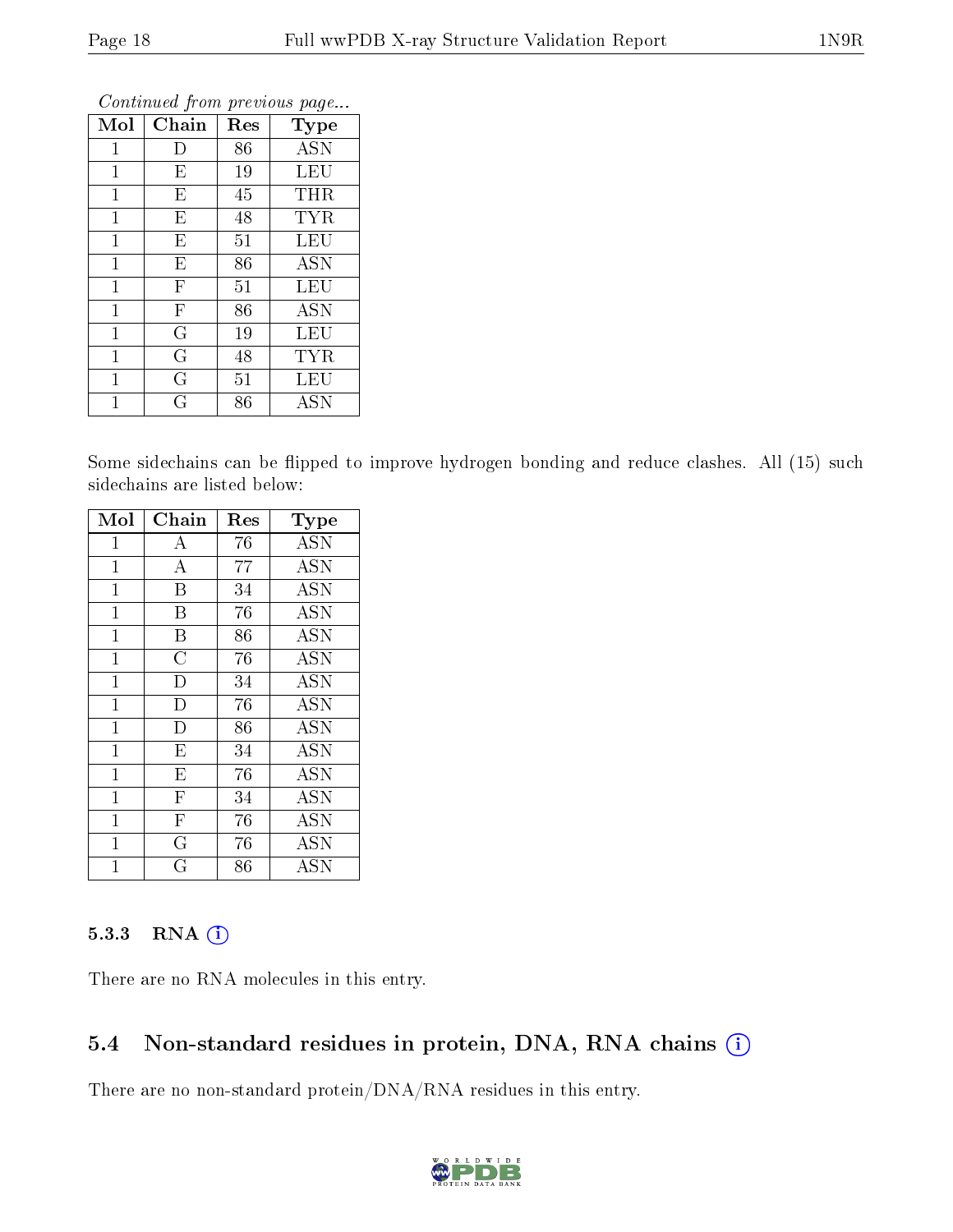#### 5.5 Carbohydrates  $(i)$

There are no carbohydrates in this entry.

## 5.6 Ligand geometry  $(i)$

There are no ligands in this entry.

### 5.7 [O](https://www.wwpdb.org/validation/2017/XrayValidationReportHelp#nonstandard_residues_and_ligands)ther polymers  $(i)$

There are no such residues in this entry.

### 5.8 Polymer linkage issues  $(i)$

There are no chain breaks in this entry.

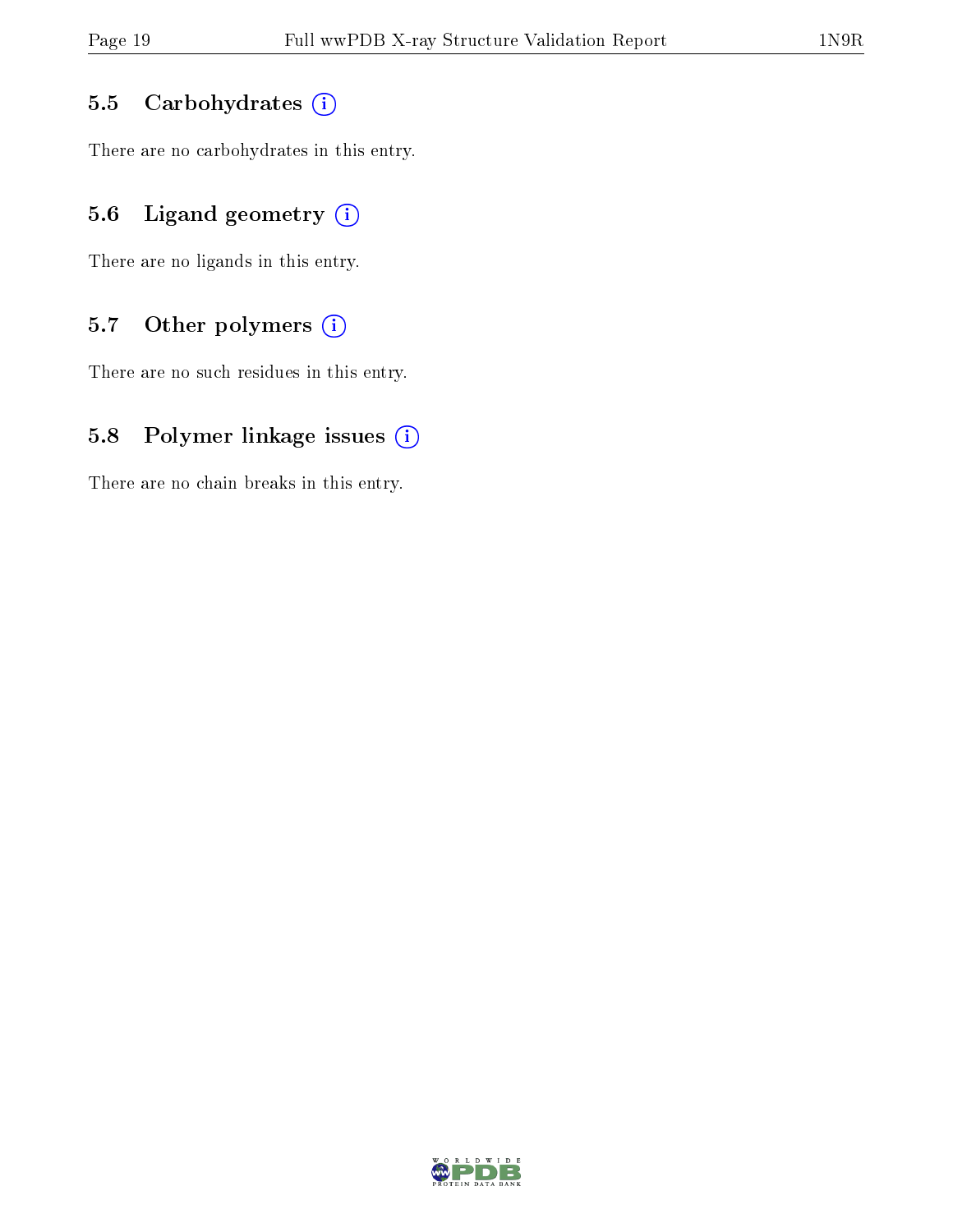## 6 Fit of model and data  $(i)$

## 6.1 Protein, DNA and RNA chains  $(i)$

In the following table, the column labelled  $#RSRZ> 2'$  contains the number (and percentage) of RSRZ outliers, followed by percent RSRZ outliers for the chain as percentile scores relative to all X-ray entries and entries of similar resolution. The OWAB column contains the minimum, median,  $95<sup>th</sup>$  percentile and maximum values of the occupancy-weighted average B-factor per residue. The column labelled ' $Q< 0.9$ ' lists the number of (and percentage) of residues with an average occupancy less than 0.9.

| Mol          | Chain         | Analysed     | ${ <\hspace{-1.5pt}{\mathrm{RSRZ}} \hspace{-1.5pt}>}$ | $\#\text{RSRZ}{>}2$                   | $OWAB(A^2)$    | Q <sub>0.9</sub> |
|--------------|---------------|--------------|-------------------------------------------------------|---------------------------------------|----------------|------------------|
|              | А             | 68/93(73%)   | 0.08                                                  | $2(2\%)$ 51<br>41                     | 29, 42, 67, 76 | $\left( \right)$ |
|              | B             | 69/93(74%)   | 0.16                                                  | 25<br>3(4%)<br>35                     | 37, 52, 74, 82 | $\Omega$         |
|              | $\mathcal{C}$ | 68/93(73%)   | 0.09                                                  | 22<br>4(5%)<br> 14                    | 35, 48, 73, 81 | $\left( \right)$ |
|              | D             | 68/93(73%)   | 0.27                                                  | 4(5%)<br>22<br> 14                    | 26, 50, 72, 82 | $\Omega$         |
|              | Ε             | 68/93(73%)   | 0.34                                                  | $\vert\vert 8 \vert$<br> 14 <br>5(7%) | 35, 55, 76, 84 | $\Omega$         |
| $\mathbf{1}$ | $_{\rm F}$    | 69/93(74%)   | 0.08                                                  | 3(4%)<br>25<br>35                     | 33, 51, 71, 76 | $\Omega$         |
|              | G             | 68/93(73%)   | 0.18                                                  | $3(4\%)$<br>34<br>24                  | 31, 51, 76, 82 | $\Omega$         |
| All          | All           | 478/651(73%) | 0.17                                                  | 24(5%)<br>19<br>28                    | 26, 50, 74, 84 | $\left( \right)$ |

All (24) RSRZ outliers are listed below:

| Mol            | Chain                   | Res | <b>Type</b>          | $_{\rm RSRZ}$ |
|----------------|-------------------------|-----|----------------------|---------------|
| $\mathbf 1$    | E                       | 47  | ASN                  | 6.0           |
| $\mathbf{1}$   | E                       | 86  | ASN                  | 5.6           |
| $\mathbf{1}$   | $\mathbf D$             | 86  | ASN                  | 5.0           |
| $\mathbf{1}$   | $\mathbf D$             | 48  | TYR                  | 4.9           |
| $\mathbf{1}$   | $\overline{\mathrm{F}}$ | 48  | TYR                  | 4.7           |
| $\mathbf{1}$   | $\bf{A}$                | 86  | ASN                  | 4.6           |
| $\overline{1}$ | G                       | 47  | <b>ASN</b>           | 4.6           |
| $\overline{1}$ | G                       | 48  | TYR.                 | 4.2           |
| $\mathbf{1}$   | D                       | 47  | <b>ASN</b>           | 4.1           |
| $\mathbf{1}$   | $\overline{A}$          | 48  | TYR                  | 4.1           |
| $\overline{1}$ | $\overline{\rm C}$      | 47  | <b>ASN</b>           | 4.0           |
| $\mathbf{1}$   | $\overline{G}$          | 86  | ASN                  | 3.8           |
| $\mathbf{1}$   | $\overline{C}$          | 49  | $\rm PHE$            | 3.7           |
| $\mathbf{1}$   | B                       | 47  | <b>ASN</b>           | 3.4           |
| $\overline{1}$ | B                       | 48  | TYR                  | 3.3           |
| $\mathbf{1}$   | $\overline{\rm C}$      | 48  | TYR                  | 3.3           |
| 1              | C                       | 86  | $\operatorname{ASN}$ | 3.2           |